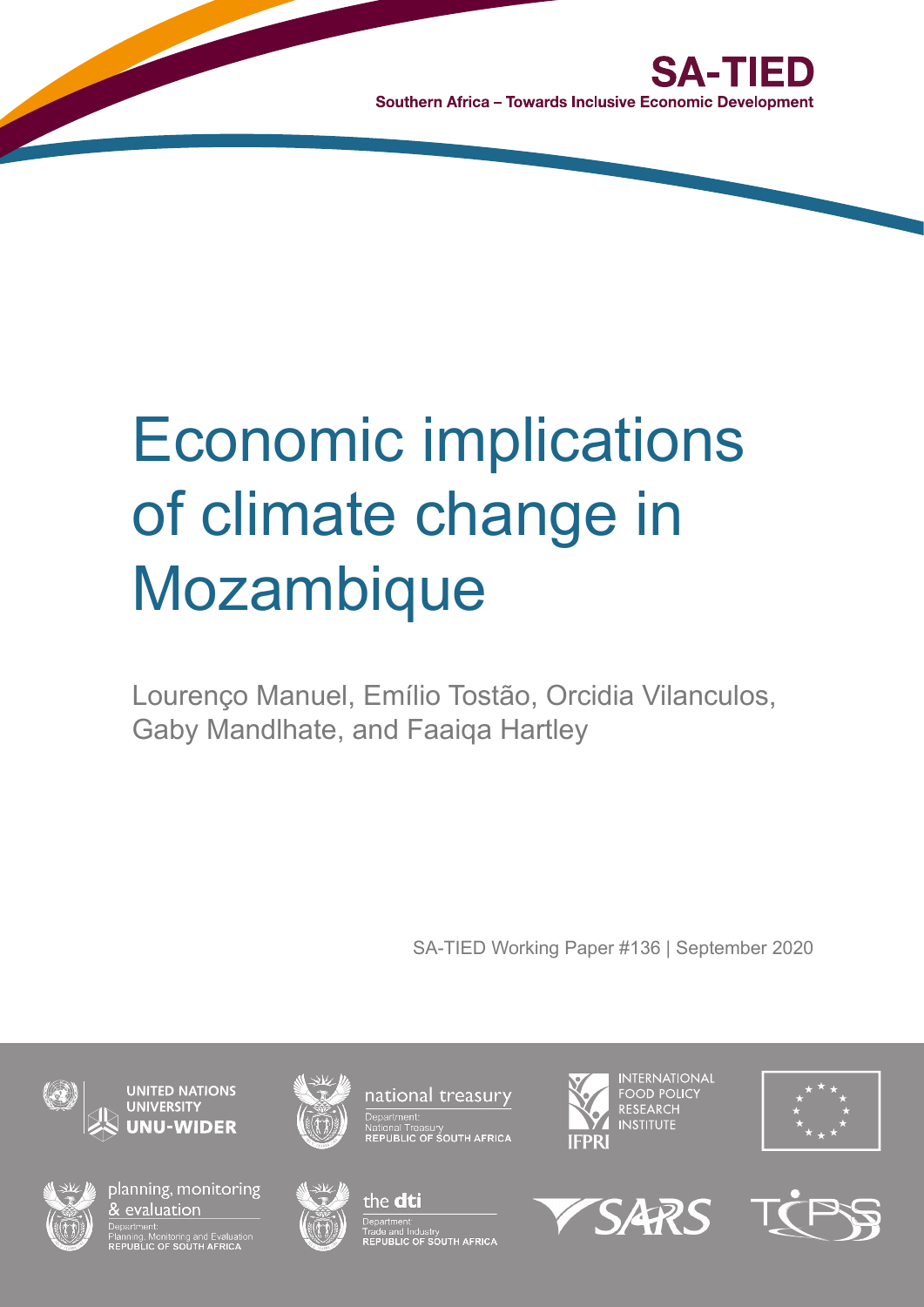# About the project

#### [Southern Africa –Towards Inclusive Economic Development \(SA-TIED\)](http://sa-tied.wider.unu.edu/)

SA-TIED is a unique collaboration between local and international research institutes and the government of South Africa. Its primary goal is to improve the interface between research and policy by producing cutting-edge research for inclusive growth and economic transformation in the southern African region. It is hoped that the SA-TIED programme will lead to greater institutional and individual capacities, improve database management and data analysis, and provide research outputs that assist in the formulation of evidence-based economic policy.

The collaboration is between the United Nations University World Institute for Development Economics Research (UNU-WIDER), the National Treasury of South Africa, the International Food Policy Research Institute (IFPRI), the Department of Monitoring, Planning, and Evaluation, the Department of Trade and Industry, South African Revenue Services, Trade and Industrial Policy Strategies, and other universities and institutes. It is funded by the National Treasury of South Africa, the Department of Trade and Industry of South Africa, the Delegation of the European Union to South Africa, IFPRI, and UNU-WIDER through the Institute's contributions from Finland, Sweden, and the United Kingdom to its research programme.

#### Copyright © Authors 2020

The views expressed in this paper are those of the author(s), and do not necessarily reflect the views of the of the SA-TIED programme partners or its donors.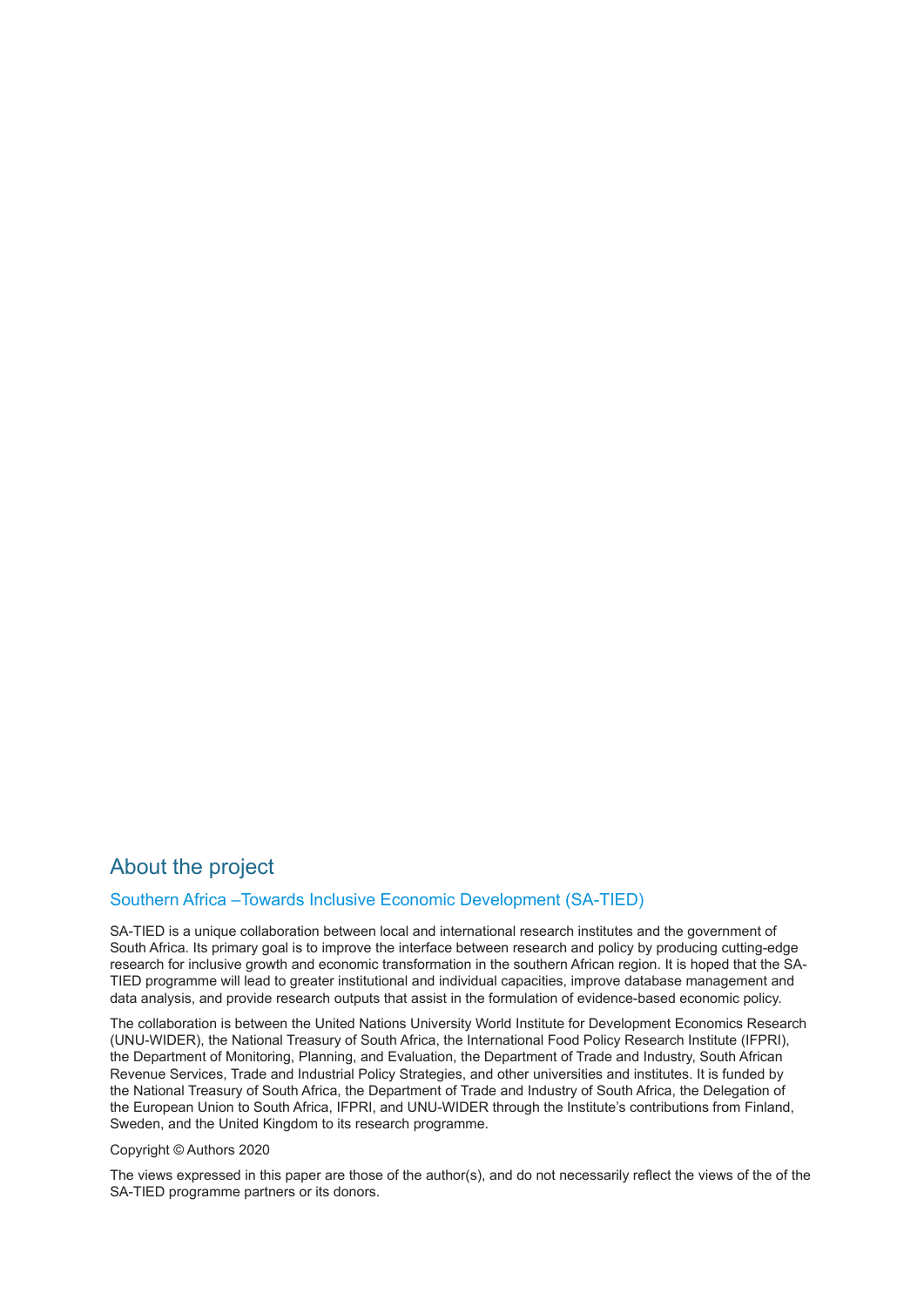

SA-TIED | Working Paper #136 | May 2020

# **Economic implications of climate change in Mozambique**

**Lourenço Manuel, Emílio Tostão, Orcidia Vilanculos, Gaby Mandlhate, Faaiqa Hartley**

# **ABSTRACT**

Mozambique has been historically prone to natural disasters due to its geographical location, but over the past 20 years, the intensity and frequency of droughts, floods and cyclones has increased, negatively affecting the agriculture sector. These impacts are expected to worsen, as climatic conditions become hotter and drier. This study estimates the impacts of climate change on the economy of Mozambique using a dynamic computable general equilibrium model which forms part of a larger modelling framework called the Systematic Analysis of Climate Resilient Development. Specifically, the study investigates the impact of climate change on agricultural production, looking at implications for various crops and regions in the country. A probabilistic approach, considering a distribution of climate shocks, is used to evaluate the impacts of climate change, thus providing a range of potential impacts on the economy. Two global mitigation scenarios (unconstrained emission and level one stabilization (L1S)) and five key climate channels (i.e. crop yields, road infrastructure, hydropower generation, sea-level rise, and cyclones) are considered. The analysis shows that acute negative impacts are experienced in the agriculture sector, particularly for maize and cassava. For instance, under the L1S scenario the distribution mode of potential maize yield outcomes are estimated as -1.1%, 2.5% and 0 for the northern, central and southern regions. Successful global mitigation to the L1S level of reducing  $CO<sub>2</sub>$  concentration to 480 ppm by 2100 reduces the impact of climate change on the Mozambican economy as the GDP is expected to increase up to USD 6.0 billion. In fact, the L1S policy generates positive impact compared to the unconstrained emission, for roads, energy, sea-level and cyclone scenarios.

**Keywords:** climate change, agriculture sector, household welfare, Mozambique, CGE mode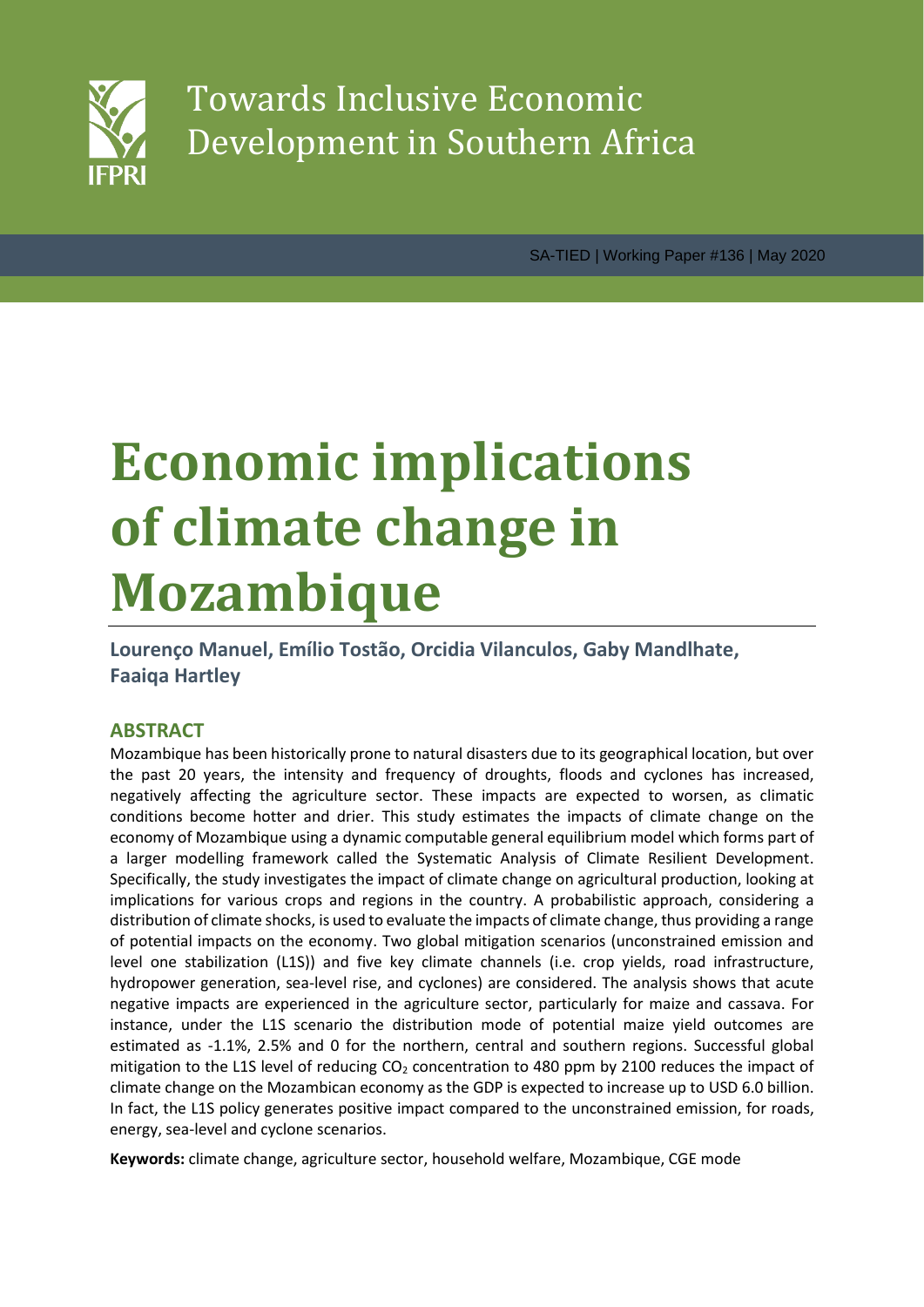

#### **1 INTRODUCTION**

Climate change occurs due to direct or indirect human activity which modifies the atmosphere, or due to natural climate variability over time (FCCC, cited by Pielke Jr., 2004). It has a large impact on humanity and development, shifting development gains and worsening gender inequality as well as creating social and economic fragilities (Schramek and Harmeling n.d.). Specifically, it results in degradation of natural resources essential for production, thereny increasing losses in agriculture (crops and livestock), destroying infrastructure, and increasing prices.

Responding to the threat of climate change, the global United Nations Framework Convention on Climate Change (UNFCC) treaty was adopted in 1992, with the main goal of reducing greenhouse gas emissions. The convention resulted in several protocols and commitments for both developed and developing countries. Mozambique does not withhold from climate change mitigation efforts. In 2006 the government of Mozambique developed a Master Plan for Prevention and Mitigation of Natural Disasters to reduce vulnerabilities in communities, the economy and infrastructure. This plan was renewed in 2017. From the UNFCC and Hyogo Action Frameworks, Mozambique also developed the National Strategy for Adaptation and Mitigation of Climate Change.

Historically Mozambique has been prone to natural disasters (droughts, floods and cyclones) due to its coastline and location downstream of nine major rivers. According to the Instituto Nacional de Gestão de Calamidades, cited by USAID (2019), the past 35 years saw 75 disasters: 13 droughts, 25 floods, 14 cyclones and 23 epidemics. In the past 20 years the frequency and intensity of the disasters increased, worsened by climate change, jeopardizing the country's development efforts (PDRRD, 2017). For instance, in 2000–2001 the country was struck by floods and a cyclone, resulting in huge negative impacts on the economy estimated at USD 600 million, or a near 6% decline in gross domestic product (GDP) (PDRRD, 2017). Moreover, nearly 100 000 hectares of crops were lost (SARDC, 2000). In 2007, 277 000 hectares of crops were destroyed (World Bank, 2019). In 2015 floods and cyclone Chedza resulted in a loss of approximately USD 861 million (GFFDRR, 2019). In 2016 the country faced a drought due to El Niño, which resulted in food uncertainty for over 1.5 million people, and in 2017 cyclone Dineo struck, affecting nearly 550 000 people (PDRRD, 2017). In 2019, cyclone Idai originated losses of approximately USD 800 million, of which USD 260 million was from agriculture (World Bank, 2019). It is, therefore, important to develop and apply effective policies for mitigation of, and adaption to, climate change in Mozambique.

Besides the country's efforts to reduce the impact of natural disasters, Mozambique has low adaptation capacity, with high levels of poverty (68.7% of the population in 2008 and 62.7% in 2014 lived on below USD 1.90 per day), limited investments in technology, and fragile infrastructure including in the health and sanitation sectors. For example, Brida, Owiyo and Sokono (2013) found in their study that families practicing agriculture near the Limpopo, Save and Zambezi Rivers have limited ability to cope with and adapt to both floods and droughts.

In Mozambique, agriculture is the primary source of livelihoods in rural areas for 90% of the population (IOF, 2015). It is highly dependent on rain, with limited usage of technologies resulting in lower production levels. With changes in rainfall patterns, or climate variability, the rural population is at risk of starvation and poverty if it cannot adapt to cope with the effects of climate change.

This study estimates the impacts of climate change on the economy of Mozambique using a dynamic computable general equilibrium (CGE) model which forms part of a larger modelling framework called the Systematic Analysis of Climate Resilient Development (SACRED). The study builds on the analyses conducted by Arndt & Thurlow (2014) and Arndt et al. (2019) by looking at the agriculture sector impacts in terms of crop and region. The paper is structured as follows: Section 2 characterizes the agriculture sector in Mozambique and identifies the main agricultural policies and strategies adopted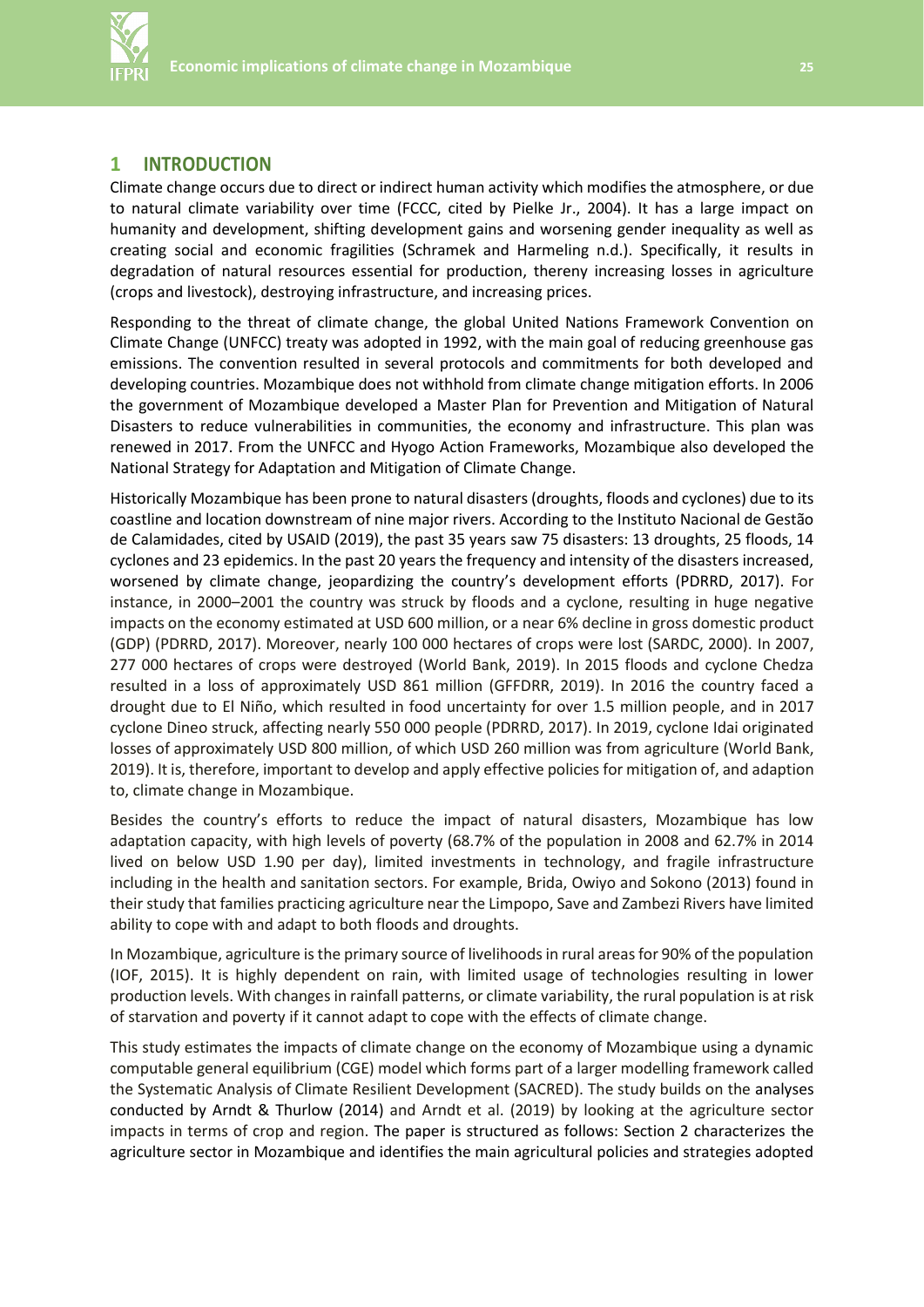

in the country. Section 3 briefly presents the SACRED modelling framework for Mozambique and provides a description of the scenarios modelled. Section 4 presents the key findings from the comparison of the impacts of the two global climate futures considered. Section 5 concludes with some considerations for adaptation policy.

## **2 THE AGRICULTURE SECTOR IN MOZAMBIQUE**

#### **2.1 General characterization**

In Mozambique, 67% of the population live in rural areas (INE projections, 2020), with agriculture as their main economic activity (49.3%). In 2014/2015 the sector comprised approximately 4 million farming units, with farmers categorized as smallholder, medium and large (Table 1). The smallholder farmers are characterized by practicing subsistence agriculture, while medium and large farmers practice commercial agriculture oriented to market. Less than 10% of the arable land is in usage and farming occurs largely in flood-and drought prone areas (FAO, 2020).

| Farmer category | <b>Number</b> | % of total | Average cultivated area<br>(hectares) |
|-----------------|---------------|------------|---------------------------------------|
| Smallholder     | 3 900 000     | 98.5       | 1.1                                   |
| Medium          | 51 872        | 1.3        | 2.65                                  |
| Large           | 728           | 0.02       | 74.2                                  |

#### **Table 1:** Number of farming units by farmer category

*Source: Anuário Estatístico Agrário (2016)*

In 2015/2016 the main crops produced were maize, cassava, rice, sorghum, beans, peanuts, cotton and sugarcane. Maize was the main food crop accounting for 72% of the total small and medium farming units, followed by cassava and beans. According to Dias (2013), maize is the most important cereal and the main staple food in Mozambique's three regions (central, north and south). However, while the north and central regions produce surplus, the southern region is a net importer. In 2008 and 2015, the southern region accounted for only 10% and 12% of the total maize production in the country, respectively (Figure 1).



*Figure 1: Percentage of maize production by region in 2008 and 2015 Source: Adapted from Dias (2013) and AEA (2016)*

This may be explained by the difference in agro-ecological patterns (poorer conditions in the south), since the majority of farmers in Mozambique practice subsistence agriculture which is rain-fed, and thus highly dependent on rainfall patterns. Additionally, they use little in the way of improved technology (In 2015/2016 only 7% of smallholder farmers used improved maize seeds), and have limited access to agrarian as well as financial services. As a result, the agricultural productivity in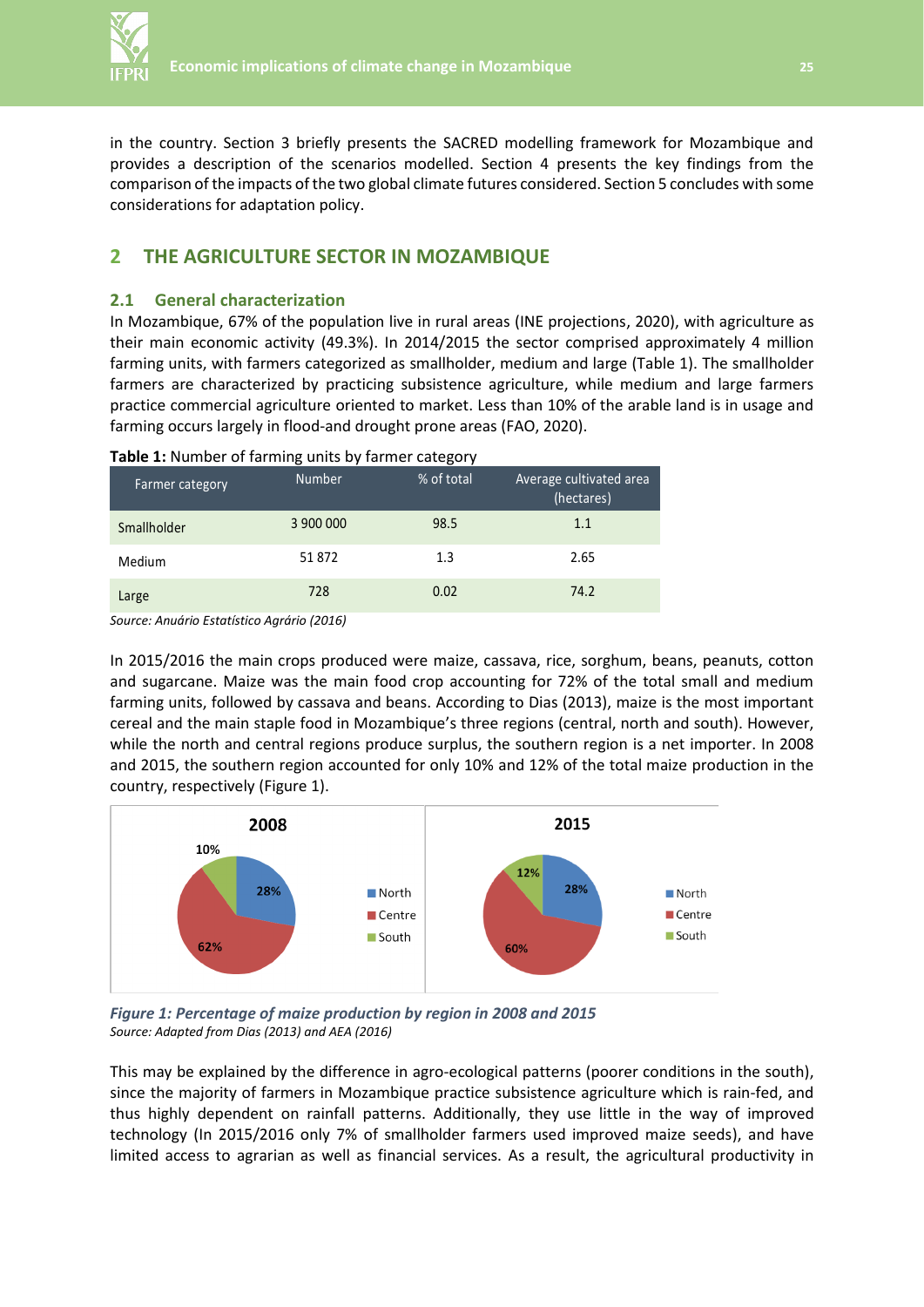Mozambique is lower than the average in the southern African region. For example, from 2013 to 2017 the average productivity for maize was estimated in 0.75 ton/ha in Mozambique while the region's average was approximately 2 ton/ha (Cuvilas, Jirjis & Lucas, 2010).

Despite the low productivity, maize is the main food crop in Mozambique and cassava is the main starch source and the second staple food in the country (Costa and Delgado, 2019). According to Salvador, Steenkamp and McCrindle (2014), like maize, cassava is mainly produced by smallholder farmers in a rain-fed system (approximately 99%). In fact, cassava is highly tolerant of poor agroecological conditions, resulting in better yields than maize – approximately 50% higher (Donovan et al., 2011). Nonetheless, the yields (8 tons/ha) are still lower than in some African countries such as Ghana and Malawi (Costa and Delgado, 2019). In Mozambique, cassava production is concentrated in the northern and along the southern coast. The north produced a larger proportion of the total in 2015 (78%) than the central (6%) and southern (16%) regions (AEA, 2016).

In spite of poor results, agriculture is still an important economic sector in Mozambique, as it accounts for 25% of the country's GDP (2008–2018). However, the agricultural growth rate has been on average 4% from 2008-2018 (Figure 2). The slower growth in agriculture is related to low investments in agriculture research, deficiencies in providing agricultural services to farmers, insignificant access to financial services for farmers, and inadequate usage of fertilizers (BRR, 2017–2018).



*Figure 2: Agriculture gross product value growth (%) from 2008-2018 Source: World Bank Data (2019)*

Because of the relevance of agriculture to the country's economy, the government of Mozambique developed several strategies and policies to improve the performance of the sector (as described in the following section). Moreover, the government designed projects to increase investment in research and technology transfer, improved some infrastructure, and developed a seed subsidies programme (Popat et al. 2017).

### **2.2 Agricultural policies and strategies**

Mozambique has a solid and straightforward policy framework. The main priorities for the agricultural sector are set by the government´s five year plan (Plano Quinquenal do Governo – PQG). This is translated into a sector-wide strategic plan (PEDSA), which is entirely aligned with PQG and the priorities of the Comprehensive Africa Agriculture Development Programme. PEDSA details the sector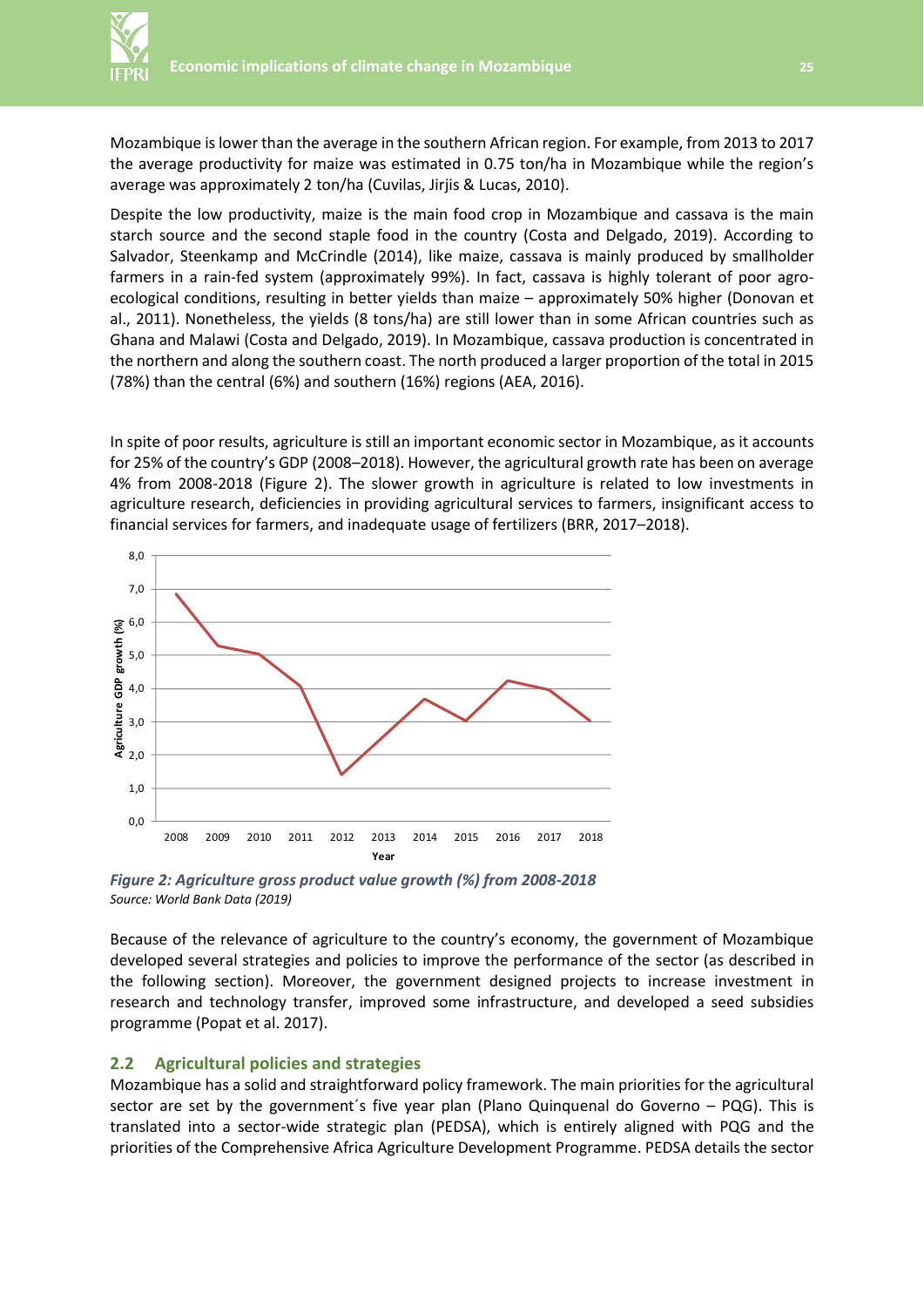

goals and general targets, whereas an investment plan (PNISA) translates these objectives into detailed programmes, indicators and budgets. Lastly, a set of complementary strategies focus on cross-cutting issues such as gender and agriculture, rural development, food and nutrition security and land (CARE and Actionaid, 2017). PEDSA's main goal is to enhance the competitiveness of the agriculture sector through the advanced use and management of natural resources, enhancing both food security and productivity (MINAG, 2011). The idea behind PNISA was to ensure the implementation of PEDSA as well as to re-emphasize the importance of increasing the productivity of main food crops, halving the number of people affected by hunger, and reducing undernourishment (MINAG, 2013). One component of PNISA concerned natural resource management, a key entry point for the implementation and outreach of Climate Smart Agriculture practices (UKaid, et al. 2017)

Even though concerns about climate change have increased in Mozambique, current agricultural policies fail to address climate change issues. Nonetheless, the Mozambican government is committed to the international climate change agenda. Since ratifying the UNFCC, Mozambique has made strong efforts to incorporate climate change concerns in national development planning, including in the Agenda 2025 and the PQG. These policies clearly recognize that extreme climate events are one of the greatest threats to development and socioeconomic performance of the country (CARE, 2017).

One of the outcomes of this effort was the 2012-launched National Climate Change Adaptation and Mitigation Strategy (ENAMMC) for 2013–2025, a strategy which broadened the government's approach to climate change in suggesting actions which combine measures of adaptation and mitigation with the development of a low-carbon economy (Monjane, King and Rasmussen, 2018). ENAMMC aims to establish guidelines to build resilience, including climate resilience for both communities and the national economy, and to promote the development of a low-carbon and green economy through its integration into sectoral and local planning processes (MICOA, 2012). It also recognizes that conservation of agricultural land, as well as the promotion of resilient crops, is fundamental, and appeals for agricultural interventions adapted to each agro-climatic zone and their foreseen vulnerabilities (CARE & ActionAid, 2017).

in line with this effort, as a way to support and promote climate resilient agriculture in smallholder farming, the Ministry of Agriculture and Food Security (MASA) established the Climate Smart Agriculture Action plan 2015–2020 (CSA), which envisages approval of incentives for boosting climateresilient agriculture, as well as strengthening the provision of extension services and enhancing knowledge management for adoption of climate smart approaches by farmers (MASA, 2014). The main purpose of the CSA is to not only bring to life the integration of agriculture development and climate responsiveness but also make it an efficient and reliable concept, providing food security and wider development objectives in a changing climate and increasing food demand (UKaid, et al. 2017).

# **3 METHODOLOGY**

#### **3.1 SACRED framework**

Following Arndt and Thurlow (2014) and Arndt et al. (2019) this paper uses the SACRED modelling methodology. SACRED provides a consistent framework for assessing the temperature, precipitation and evaporation impacts of various climate models. In the framework, the outcomes from global climate circulation models are linked to biophysical models which are in turn linked to an economywide model to assess the economic impacts of climate change effects (see Figure 3). Arndt and Thurlow (2014) and Arndt et al. (2019) provide more detail on the modelling framework and the individual climate and biophysical models respectively.

The economy-wide model used in this analysis is a dynamic CGE model for Mozambique. Such models capture the structure of the economy and the interplay between various agents in the economy (DEA,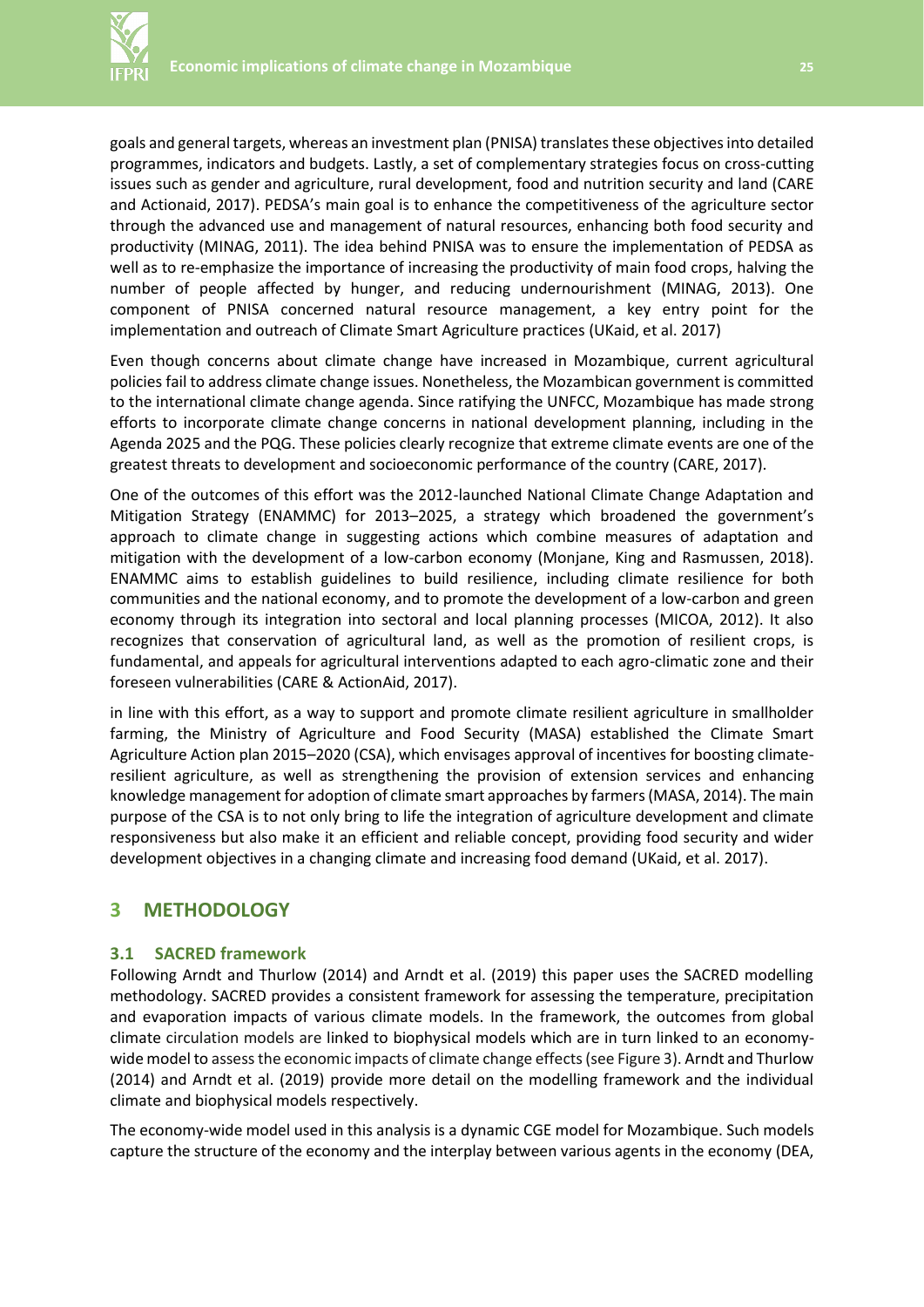

2016). The model for Mozambique is based on a 2007 social accounting matrix (SAM), which includes 31 activities and commodities. The agriculture sector is made up of nine crop sectors (maize, other cereals, root crops, pulses and oilseeds, horticulture, tobacco, cotton, sugarcane, other export crops such as tea) and one livestock sector. Crop and livestock sectors are captured by region. Three regions are included – north, central and south. The SAM includes eleven factors of production: four labour categories based on levels of education (less than primary, primary, secondary and tertiary); three land categories for each region; three livestock capital categories for each livestock activity; and one capital factor used by all other sectors. Households are represented by quintiles and geographical typology, where rural farm and non-farm households are further disaggregated by region.



*Figure 3: Schema of the analytical framework used Source: Arndt et al. (2019)*

#### **3.2 Scenarios**

The impacts of climate change are considered under two global mitigation futures. These are UCE, unconstrained on global emission scenarios, where policy actions are unable to limit greenhouse gas emissions, and L1S a level one stabilization, under which global efforts result in a reduction of greenhouse gas concentration to 480 ppm CO<sub>2</sub> equivalent by 2100 (Gebretsadik *et al.,* 2014). Within each global mitigation future, the temperature, precipitation and global prices for food and fuels for 426 (UCE) and 398 (L1S) potential climate scenarios are considered. The impacts of climate change are measured through five impact channels, namely agriculture, roads, hydropower, sea-level rise, and cyclones, which are modelled cumulatively, starting with agriculture. Scenarios are compared to a counterfactual of no climate change. Table 2 presents the climate channels modelled for each climate scenario. More detail can be found in Arndt and Thurlow (2014).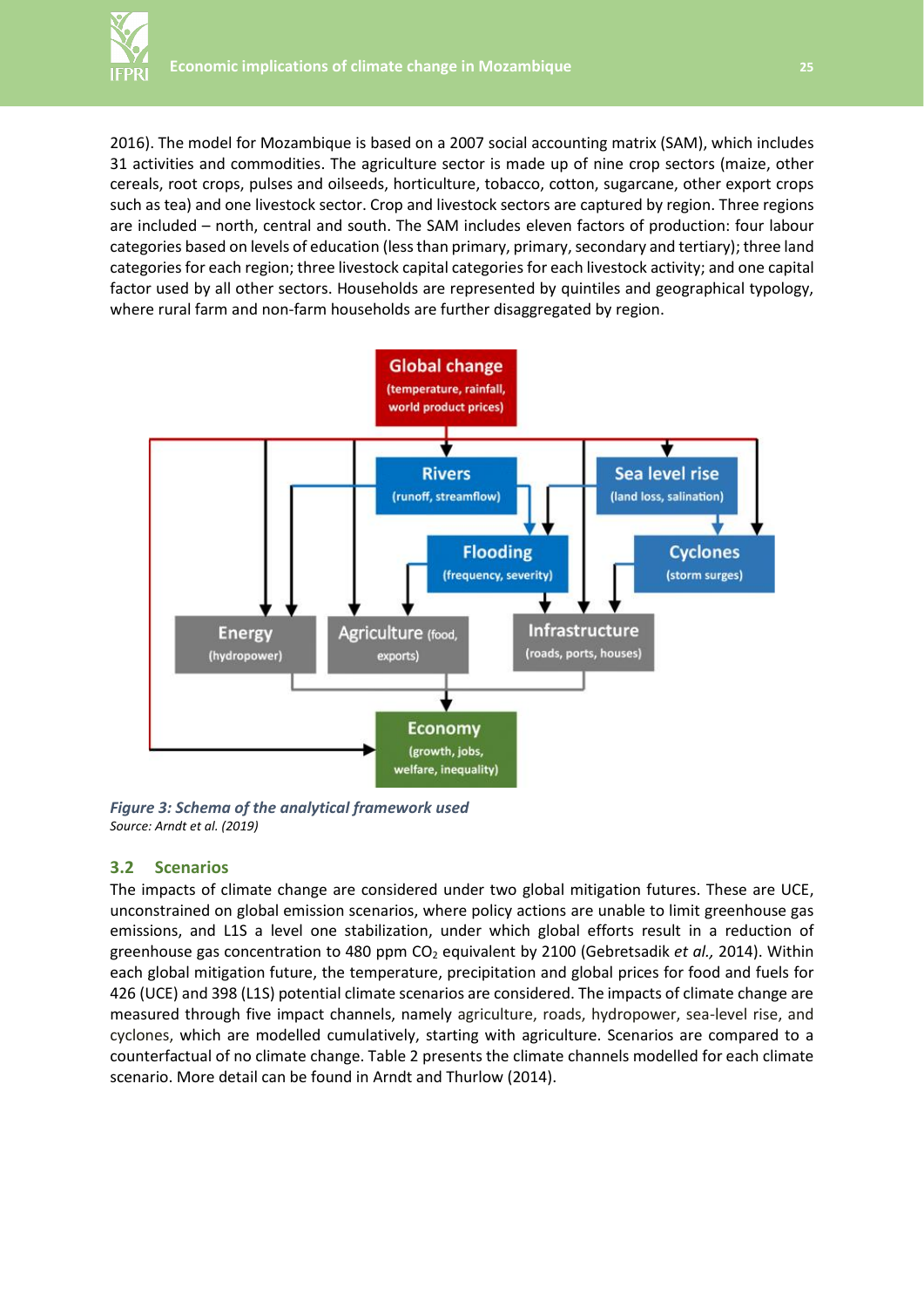

#### *Table 2: Climate channels considered*

| Climate channel             | <b>Description</b>                                                                                                                             |  |  |
|-----------------------------|------------------------------------------------------------------------------------------------------------------------------------------------|--|--|
| <b>Baseline</b>             | Future weather patterns retain the features of historical weather variability.                                                                 |  |  |
| Agriculture                 | Impose the impacts of climate change on crop yields.                                                                                           |  |  |
| Roads                       | Impose the effects of weather conditions, including flooding, on road stocks and<br>maintenance costs.                                         |  |  |
| Hydropower                  | Impact of climate change on annual hydroelectric power productions levels grounded<br>on the capacity of available and planned infrastructure. |  |  |
| Sea-level rise and cyclones | Assess the marginal effect of storm surges from cyclones caused by sea level rise.                                                             |  |  |

#### **4 SIMULATION RESULTS**

This section present results from the economic model. The results are reported by hybrid frequency distributions (HFD) plots, due to the large number of potential climate futures analyzed. The HFD plots are used as they provide the range of the possible impacts of climate change along with some measure of the probability (Arndt and Thurlow, 2015). This analysis focuses on the national and regional agriculture impacts of climate change, and specifically also looks at the impacts on maize and rootcrops, as these are the primary crops produced in Mozambique and account for more than half of total agricultural production. Results are reported for both the UCE and L1S scenarios.

#### **4.1 Agriculture**

First considered is the value added impact in Agriculture (VAA) when only considering the impact of climate change on crop yields (agriculture climate channel). On aggregate, the impact of climate change on crop yields in Mozambique is likely to result in a 4% decline in VAA, with impacts potentially ranging between -10% and +5.0% (Arndt and Thurlow, 2015). Regionally, however, impacts differ. Figure 4 presents the regional impacts on VAA under the UCE and L1S scenarios. Under the UCE scenario, declines and increases in the VAA, relative to the baseline, are likely across all regions. Increases are, however, less probable in the centre region, where the probability of a positive impact is small (6%). Here the likely impact of climate change on agriculture is a 19% decline in VAA relative to the baseline, although impacts could be as larger as 6%. The northern region's agriculture production seems to be less affected by climate change. The mode of results shows a 0.6% change in VAA. A range of uncertainty however does exist around potential outcomes in the region, which could range between -18.5% and +16.2%. The VAA in the southern region is the most uncertain, with potential impacts ranging between -31.0 % and +32.0%.

If the world applies policies toward global  $CO<sub>2</sub>$  emission mitigation (L1S scenario), the range of all possible values of the VAA relative to the baseline tends to reduce, although both increases and decreases in the VAA outcomes are expected in all regions of Mozambique (Figure 4). The mode of the distributions for the L1S scenario is estimated at -3.2% and -1.8% for the south and centre regions, respectively. This indicates that the application of global effort mitigation shifts the distributions of the VAA relative to the baseline to the right side, resulting in a less severe impact. Uncertainty, as illustrated by the range of possible outcomes, decreases under the L1S scenario.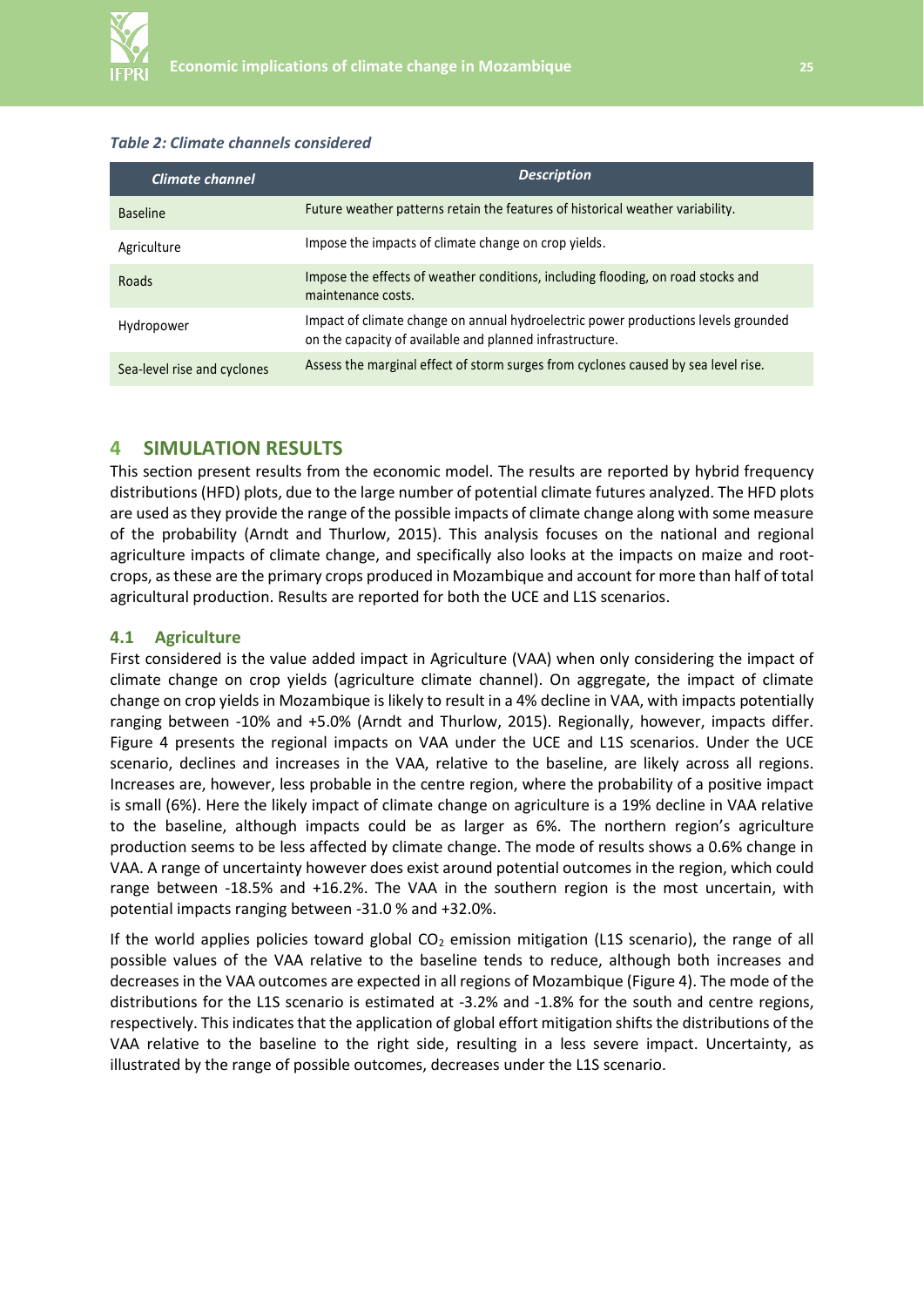



*Figure 4: Value added in agriculture relative to the baseline for the agriculture channel, disaggregated by regions of Mozambique for the UCE and L1S scenarios.*

Figure 5 illustrates the HFD plot of changes in yield from baseline for selected crops – maize and rootcrops (representative of cassava), in each region for the UCE and L1S scenarios. Maize is the main food crop, accounting for 72% of the total small and medium farming units, followed by cassava (AEA, 2016). The horizontal axis represents all possible values of yield changes relative to the baseline, and the vertical axis represents density, which is a measure of likelihood. The vertical dashed line illustrates no climate change impact.

Under the UCE scenario, across regions in Mozambique climate change is more likely to result in a decline in maize yields. In the north, centre and south regions the (mode) impact of climate change on maize yields is -1.5%, -3.5% and -10.2%, respectively. The impact in the south region is, however, more uncertain, with impacts ranging between -20.0% and +40.0%. Similar trends are also observed for rootcrops.

Under the L1S scenario, the HFD of the change in maize yield from baseline shifts to the right side as in the case of VAA. Although the mode of distribution for the north and centre regions remains negative (-1.1% and -2.5%), for the south region the mode of the distribution shifts to around zero. This implies that climate change impacts are less severe in maize crop yield for L1S than for the UCE scenario, especially for the south region, where the mode of the HFD is zero (no climate change impact).

Analysis of the HFD of change in root-crop yield under the L1S scenario shows that in all regions a decrease in root-crop yield is more likely to occur, especially in the south region, where the potential yield outcomes are all negative, ranging from -18.0% to -2.0%. Moreover, this region has the highest negative distribution mode (-7.3%). Under the L1S scenario, the range of change in root-crop yield outcomes in the northern and centre regions is smaller than that observed under the UCE scenario. Furthermore, the HFD for both regions shifts slightly to the right side, although the mode distributions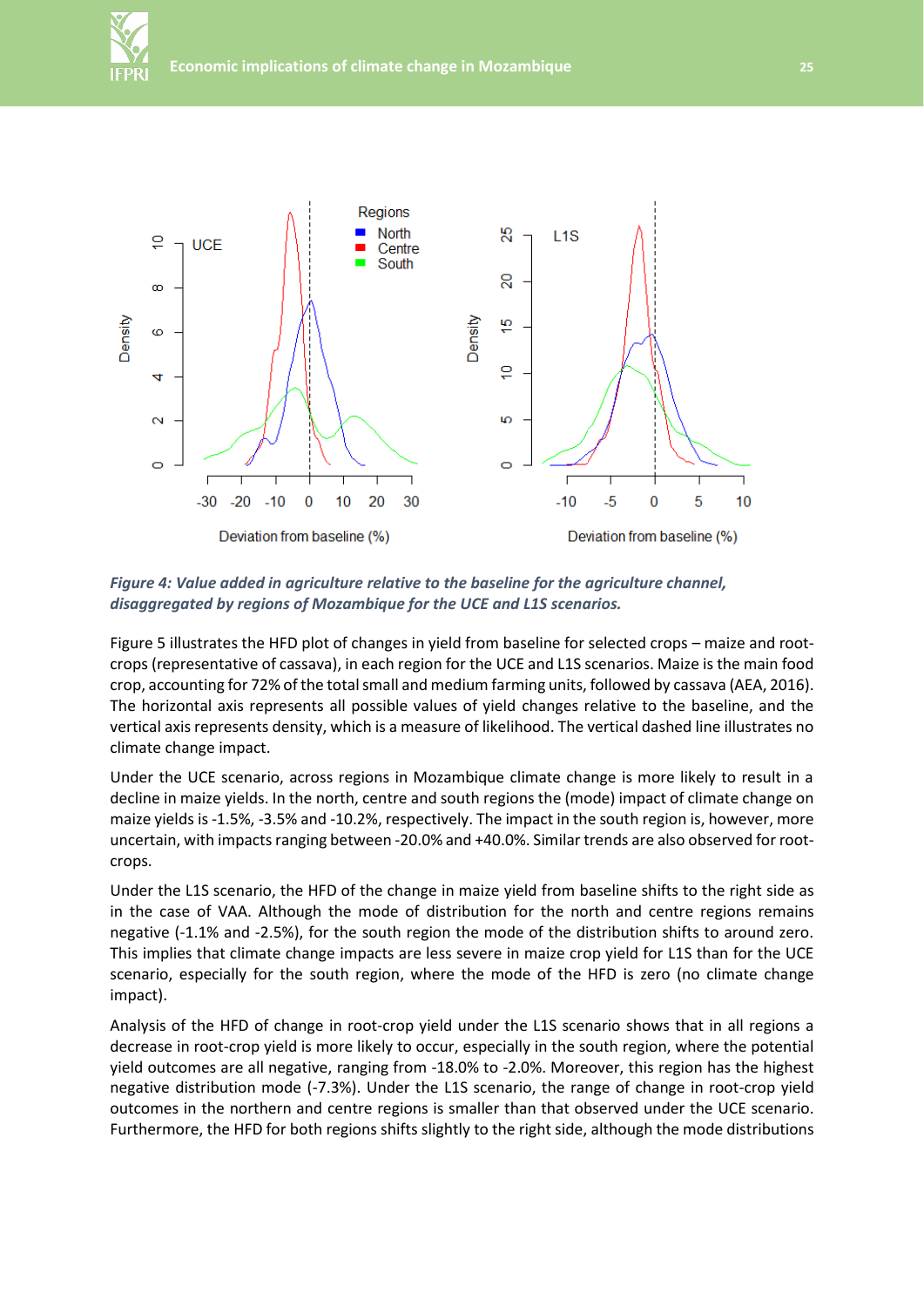remain negative. This suggestS that climate change will impact negatively less on root-crop yield in the north and centre regions if there are global policies toward reducing  $CO<sub>2</sub>$  emissions.



*Figure 5: Change in maize and root-crop yields from baseline, disaggregated by regions for the UCE and L1S scenarios, when climate change only impacts on agriculture*

The impact of climate changes on maize production is analysed through real gross value added (GVA) as the proxy variable for maize production. The analyses are carried out using both cumulative distribution function (CDF) and the HFD as reported previously. Figure 6 reports the CDF and HFD of the GVA given by percentage deviation relative to baseline for the three regions and the two scenarios. The horizontal axis represents all possible values of change in GVA from the baseline, and the vertical axis in CDF denotes probability.

For the UCE scenario, the centre region has the highest probability of experiencing a negative change in GVA relative to baseline, followed by the south region (Figure 6). The mode of distribution in the centre and south is -5.0% and -24.7% respectively. The impact in the south is, however, more uncertain, with a larger potential for extreme outcomes (lower = -50.0%; upper = +250%). The smallest probability to observe negative GVA relative to baseline was estimated for the north region, where the mode of the distribution is positive (+6.7%). This suggests that climate change is more likely to impact negatively on maize production for the south and centre regions under the unconstrained emission scenario, while the north region is more likely to observe positive impacts from climate change (although negative impacts are also expected). The positive impact expected on maize production in the north region apparently contradicts the results reported in Figure 5, where it is more likely to observe a decline in maize yield. There are two possible reasons for this. First, the decline in maize yield is not significant (mode = -1.1%), which means little impact on total maize production. Second, the majority of the smallholder farmers who dominated maize production practice an extensive agriculture, in which, despite low productivity, the total production is compensated for by extensive production areas.

Analysing the climate changes impact on maize production for the L1S scenario shows that the probability of experiencing positive change in GVA is higher for the south region than the others.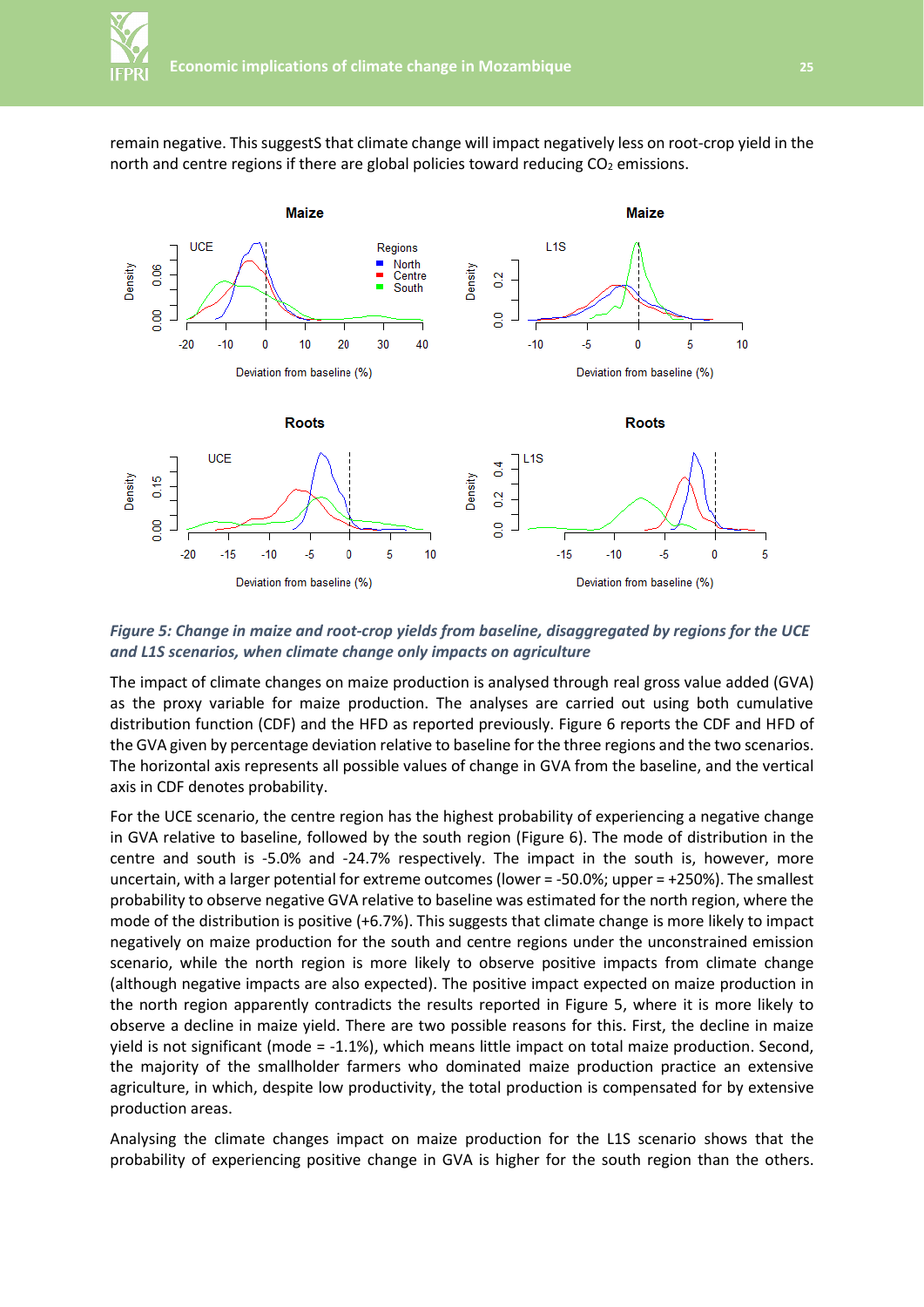Moreover, uncertainty, illustrated by the range of possible GVA outcomes in the south region, decreases under the L1S scenario (lower =  $-18.0\%$ ; upper =  $+32.0\%$ ). Thus, a global policy mitigation effort to reduce  $CO<sub>2</sub>$  emission will impact positively on the south region. It seems that the south region is more sensitive to policies of global  $CO<sub>2</sub>$  emission than the centre and north, confirming that climate change impacts differ across Mozambique.



*Figure 6: Change in maize production from baseline, disaggregated by regions for the UCE and L1S scenarios*

### **4.2 Economic outcomes**

This section presents the impacts of climate change on economic outcomes such as GDP and the net present value of GDP for both UCE and L1S scenarios. The results are first reported when climate shocks are only imposed on agriculture channel. Figure 7 illustrates both HFD and CDF plots of GDP given by percentage change from the baseline. The vertical axis in CDF reports cumulative probabilities while in HFD denotes density which is a measure of likelihood. The horizontal axis represents all possible GDP outcomes from baseline. In both UCE and L1S scenarios, losses and gains of GDP outcomes are expected. However, it is more likely to observe losses in GDP outcomes, with probabilities estimated at 91% and 96% for the L1S and UCE cases respectively. Under the UCE scenario the GDP outcomes range from –10.5% to +5.9%, with the distribution mode estimated as -3.8%. However, in the L1S scenario the range of GDP outcomes varies from –5.4% to +3.7%, which is smaller than that observed under the UCE scenario. Moreover, the distribution mode under L1S (-2.2%) is also small when compared to the UCE, although both modes' distributions are negative. This shows that climate change will impact negatively in both scenarios, although with more severity under the UCE.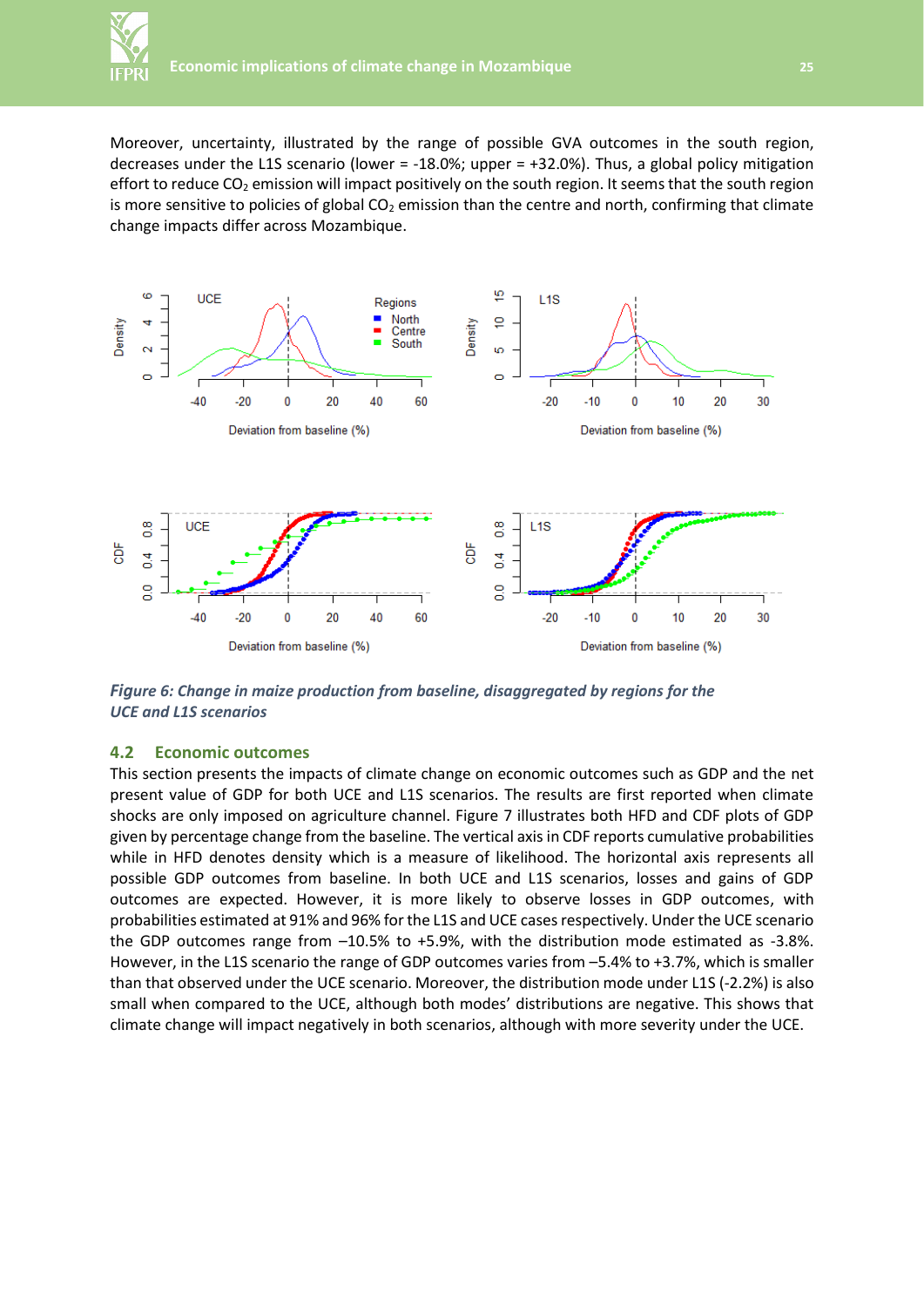



*Figure 7: Change in gross domestic product relative to baseline under UCE and L1S scenarios in agriculture climate channel*

Beside the assessment of climate change impacts on GDP when climate shocks are imposed only in the agriculture channel, analysis is also made of the effect of other climate shocks channels, such as roads, energy, sea-level rise, and cyclones, which are imposed cumulatively starting with agriculture. Figure 8 illustrates the implications of all shocks considered for total GDP in both UCE and L1S scenarios. The effects are cumulative as climate impact channels are added and imposed in the same order as presented in Table 2. Cyclone scenario includes all impact channels. The vertical and horizontal axes in Figure 8 are likewise described in Figure 7 for the HFD plot.

Under the UCE scenario, the effects on roads shifts the distribution slightly to the left side, resulting in a mode distribution of – 4.3%, where potential impacts range from –12.6% to +5.3%. This implies that the roads channel is the major potential source of impact, given that the cumulative effects of other channels do not "change" significantly the HFD form or the mode distribution, nor the range of GDP outcomes (Figure 8). The mode distribution for the cyclone channel, which includes all other channels, is estimated at – 4.7% and the GDP outcomes range from -12.6% to +5.3%. These measures are somewhat similar to those previously reported under the roads channel. Moreover, there are no strongly positive outcomes, given that the probability of observing gains in GDP is estimated at 2%. Analysis of the LS1 scenario shows a similar pattern to that obtained under the UCE scenario. However, in the LS1 case, the effects of roads shifts the distribution slightly to the right side, resulting in a mode distribution of -1.1%, in which the potential outcomes range from -4.0% to +5.0%. The mode distribution for the cyclone channel is estimated at  $-1.4%$  and the GDP outcomes range from  $-4.2%$ to +5.3%, which do not differ significantly from the roads channel. Although positive outcomes are less likely to occur (probability estimated at 15%), gains in GDP are more expected under the L1S scenario than the UCE. Thus, if the world applies policies toward global mitigation efforts to reduce  $CO<sub>2</sub>$ emission it will impact positively, or less negatively, on Mozambique´s GDP than the scenario where the world does nothing.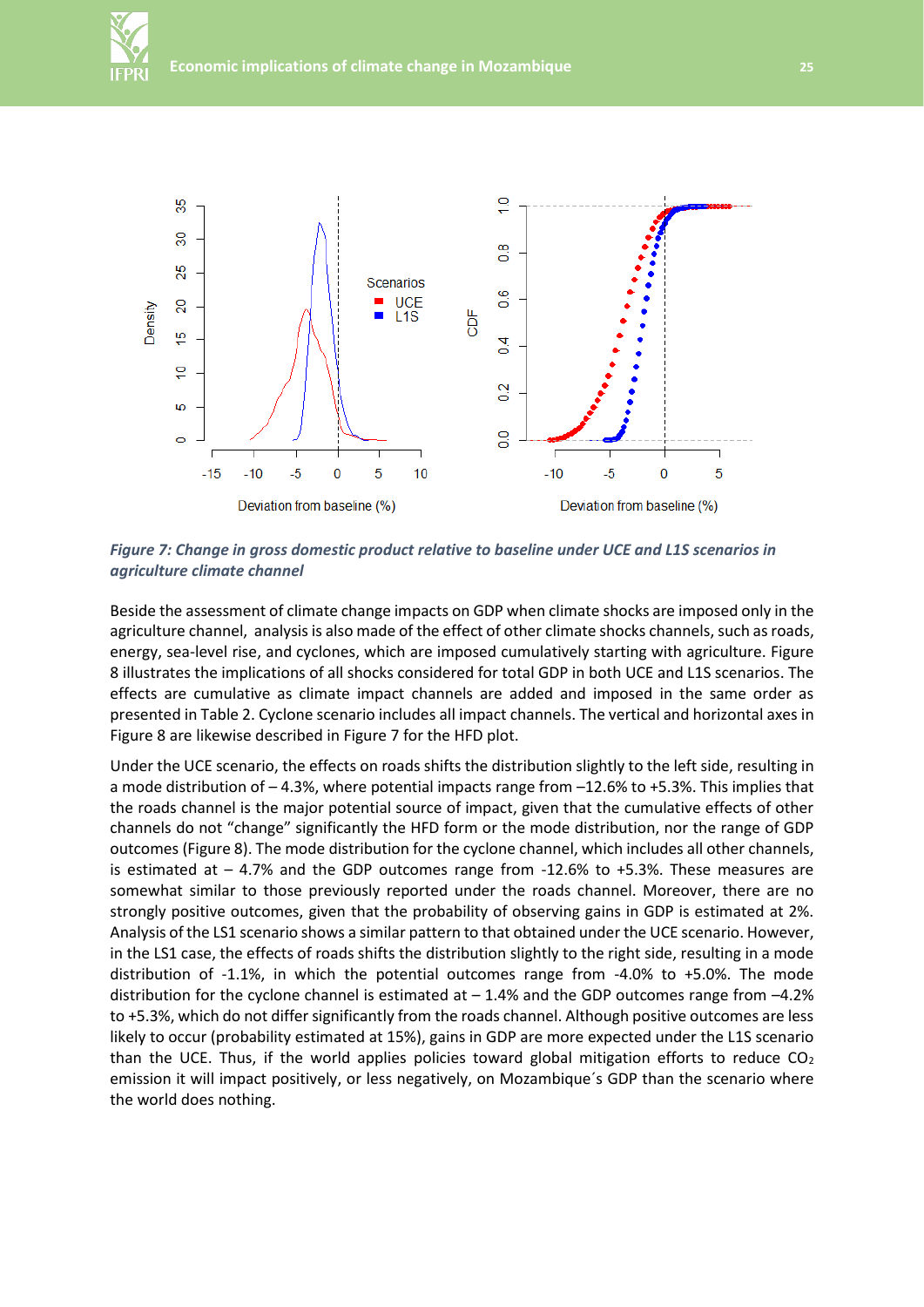



*Note: xa – agriculture shocks; xr – agriculture + road shocks; xe - agriculture + road + hydropower shocks; xs - agriculture + road + hydropower + sea level rise shocks; xc - agriculture + road + hydropower + sea level rise + cyclone shocks*

#### *Figure 8: GDP outcomes from baseline under UCE and L1S scenarios for several climate shocks*

These sustained losses (gains) are captured by calculating the NPV of GDP, considering all climate channels under the UCE and L1S scenarios. The CDF is used, as illustrated in Figure 9. The horizontal axis reports the outcomes of the NPV of GDP in USD billions and the vertical axis reports cumulative probabilities.

In the UCE global policy the outcomes of the NPV ranges from USD -3.9 to +2.2 billion when climate shocks are only imposed on agriculture. However, when the combined effects of agriculture and roads are considered (roads channel) the potential NPV outcomes expands dramatically ranging, from USD - 15.2 to +5.0 billion. When other climate shocks are added cumulatively, reaching the cyclone channel which includes all impact channels, the NPV outcomes range from USD -15.2 to +5.4 billion, which is not too different from the roads channel. This means that the road channel is the major source of impacts, as stated early. The probability of losses in GDP (NPV < 0) is around 90% when climate shocks are only imposed on agriculture. However, when all climate channels are taken into account, that probability drops slightly, to around 85% – which is still high, although the potential negative outcomes expand up to USD 15 billion. This suggests that climate changes are likely to negatively impact on Mozambique's economy if the world does not apply policies toward CO<sub>2</sub> emission reduction.

Under the L1S scenario, the range of NPV outcomes is estimated from USD -4.0 to 6.0 billion when all shocks are cumulatively considered (cyclone channel). Furthermore, when climate shocks impact on roads and agriculture the probability of gains in NPV is approximately 80%. When other channels are included up to the cyclone climate channel the probability of gains in NPV drops to around 60%, which is still high. In general, although both gains and losses in NPV of GDP are expected, the L1S scenario has "better performance" than the UCE case. This pattern is consistent with what many authors have been claiming about the negative implications of climate changes on many economies if global mitigation efforts toward reduction of  $CO<sub>2</sub>$  emissions are not taken into account.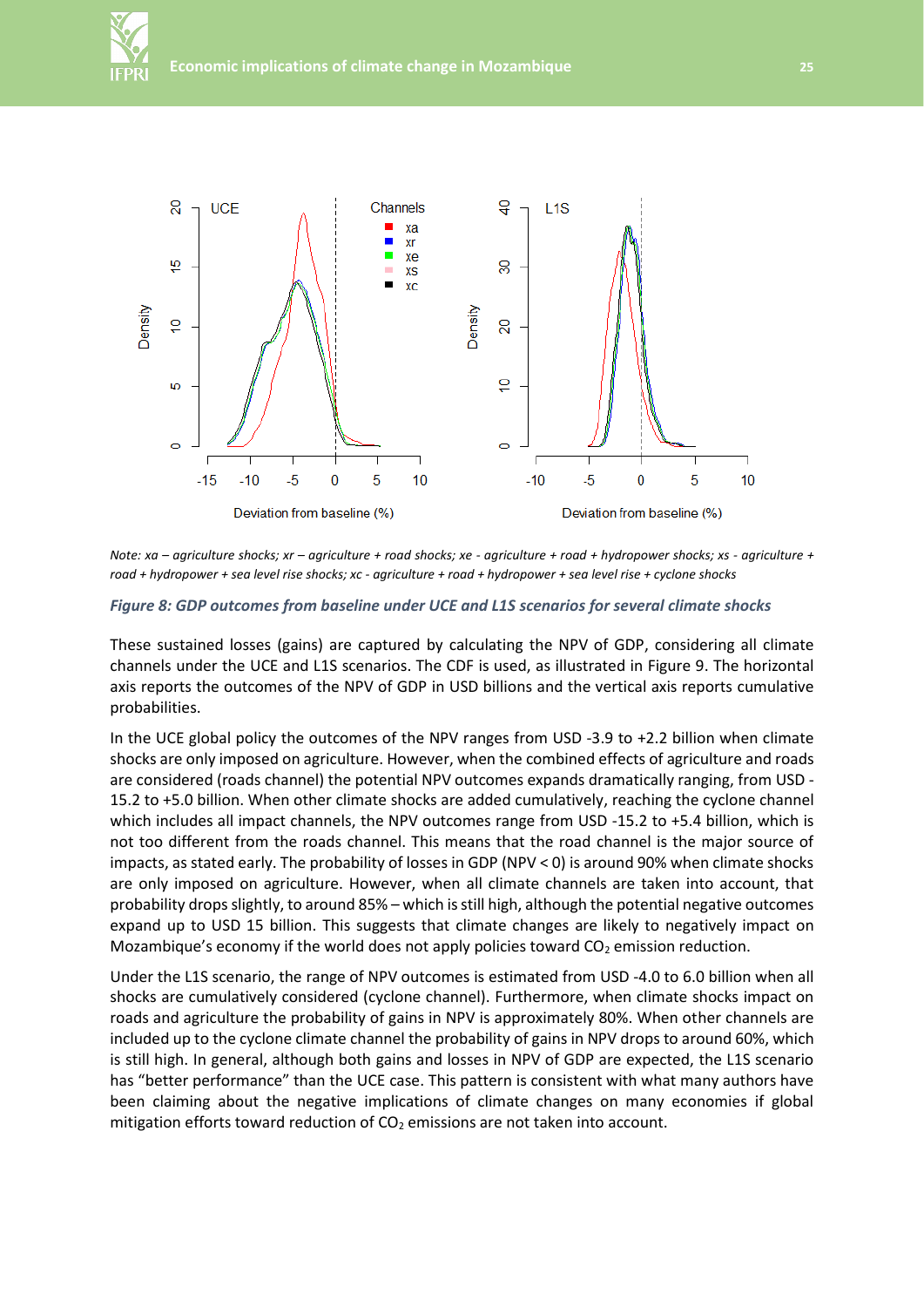

*Note: xa – agriculture; xr - roads; xe - hydropower; xs - sea level rise shocks; xc -cyclone*

*Figure 9: Net present value of GDP losses (gains) from baseline under UCE and L1S scenarios considering all climate channels (effects are cumulative)*

#### **4.3 Household welfare**

The above analyses focused on indicators for the agriculture sector and economic outcomes. However, beyond the assessment of climate change's impact on agriculture and the whole Mozambican economy, the impact of climate change on rural household welfare is also estimated, measured by the change in household expenditures relative to the baseline scenario, which is illustrated in Figure 10. Each plot reports the HFD of household expenditures outcomes, considering all climate shocks channels in each region, for both UCE and L1S scenarios.

Under the UCE scenario, the potential outcomes of change in rural household expenditures relative to baseline varies slightly across regions, ranging from -4.0% up to +2.2% when climate shocks are only imposed in agriculture. Under this climate channel, the HFD mode was estimated at -1.16%, -1.31% and -1.35% for north, centre and south regions, respectively. The south region seems more likely to present the highest negative impact on household expenditures than the centre and north, but the differences in impacts between regions are small (less than 0.3%). Still in the UCE scenario, when climate shocks are imposed in agriculture and roads, the HFD plots shift to the left side in all regions, increasing the range of the percentage change in rural household expenditures. This range varies from -12.3% to +2.5%, with slight variations between the three regions.

When other climate channels are cumulatively added up to the cyclone channel, the range of potential outcomes does not change significantly, although the HFD plots shifts slightly to the left side, changing the mode distributions estimates to -2.7%, -2.9% and -3.6% for the north, centre and south regions, respectively. Although the negative impact increases when other climate shocks are added in each region, the differences between regions are still small (less than 1.0%). These results also show that the roads channel has the largest source of potential impacts, as noticed previously.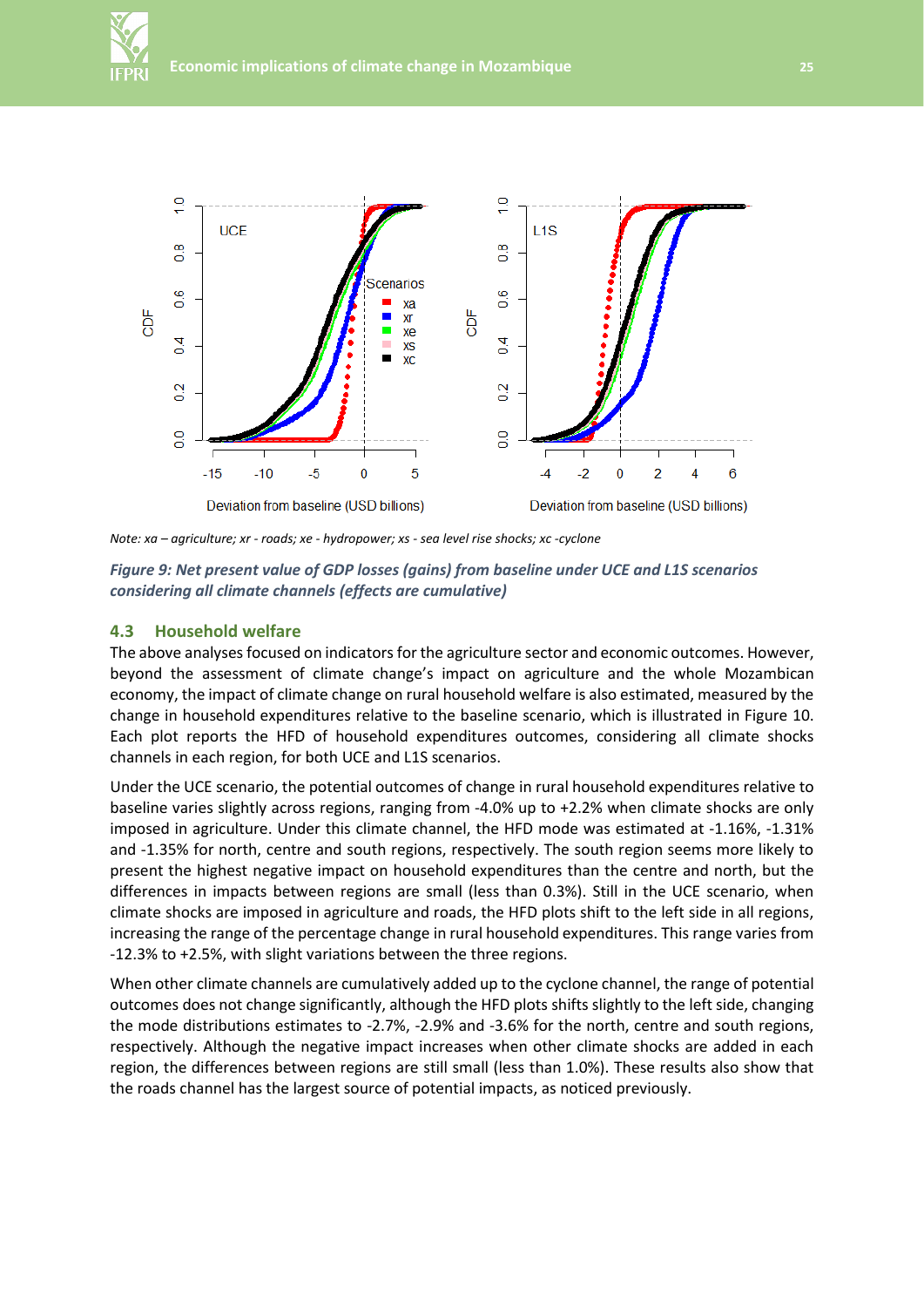

*Note: xa – agriculture; xr - roads; xe - hydropower; xs - sea level rise shocks; xc -cyclone*

#### *Figure 10: Rural household expenditures relative to baseline in each region of Mozambique under the UCE and L1S scenarios considering all climate channels (effects are cumulative)*

Analysing the L1S scenario shows a pattern similar to that previously described under the UCE case. However, under the L1S scenario, when climate shocks are only imposed in agriculture the potential outcomes of change in rural household expenditures range from -1.8% to +1.4%, with slight variations across regions. However, negative change is more likely in rural household expenditures outcomes in all regions, which suggests a worsening situation, although the change is less than 2.0%.

The effects of roads expand the range of change in rural household expenditures in all regions also in the UCE scenario. However, in the L1S case, the expansion shifts the HFD plots to the right side, resulting in a range of potential outcomes from -2.4% to 3.7%.

When climate shocks are imposed under the cyclone channel the mode distributions in all regions are positive, without substantial differences between regions. Moreover, the probability of positive outcomes in the percentage change of rural household expenditures is estimated at 68%, 66% and 61% for the north, centre and south regions, respectively. This suggests that if the world applies a global mitigation effort toward reduction of  $CO<sub>2</sub>$  emissions, climate change will impact slightly positively on household expenditures. (Household expenditure is strongly associated with the capacity of households to purchase goods and services.)

It is important to point out that the results reported above are only for rural households. Figure 11 illustrates the HFD for urban household expenditures using all climate impact channels for UCE and L1S scenarios.

In the UCE case the mode of distributions under all climate channels considered in the study is negative. Moreover, there is a greater probability of observing negative changes in urban household expenditures from baseline than positive ones. This indicates that climate changes impacts are more likely to be negative in all shocks considered. In addition, it is noticed that the HFD tends to shift to the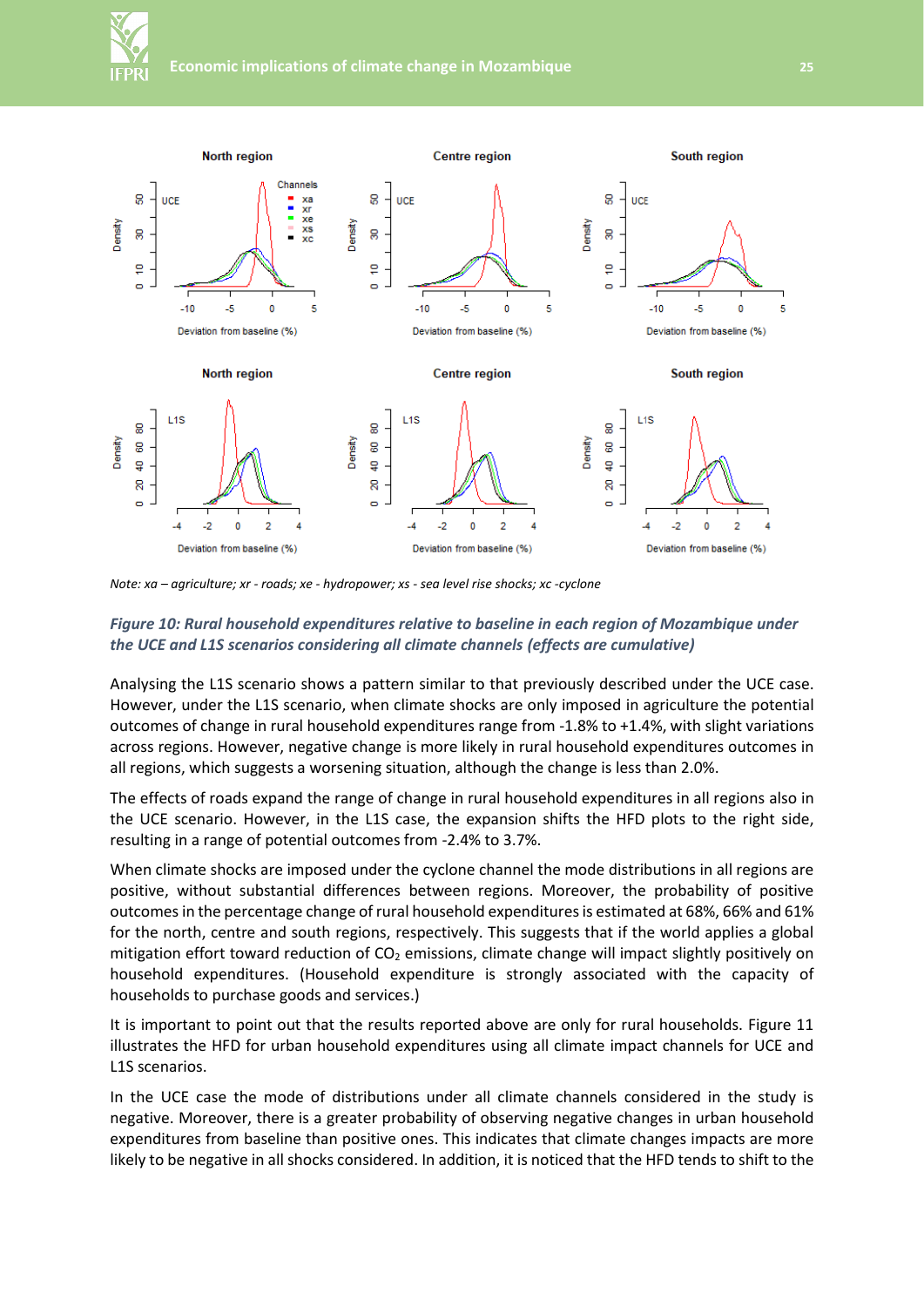

left when climate channels are added, which indicates cumulative effects. This pattern is also observed for rural households under the UCE scenario.

Under the L1S scenario the outcomes of change in urban household expenditures relative to baseline ranges from -2.0% to 3.0%, with positive mode in all HDF except from the agriculture channel. When other climate channels are added to the agriculture channel, the result is a shifting to the right of all HDF, although with slight differences between the added channels (roads, energy, sea-level rise and cyclones). This suggests that if the world applies global mitigation efforts it will impact positively on urban household expenditures, and therefore their welfare, as with rural household expenditures (Figure 10).



*Note: xa – agriculture; xr - roads; xe - hydropower; xs - sea level rise shocks; xc -cyclone*

*Figure 11: Change in urban household expenditures from baseline under UCE and L1S scenarios for all climate channels (effects are cumulative)*

# **5 POLICY IMPLICATIONS AND POTENTIAL FOR ADAPTATION**

The existing framework for managing climate impacts in Mozambique suggests that the priorities are: (i) strengthening of the early warning system; (ii) strengthening the capacities of agricultural producers to cope with climate change; (iii) improving understanding, and strengthening the management, of river waters; (iv) promoting actions to limit erosion and to develop sustainable fishery activities; (v) increasing resilience to the impacts of climate change, while minimizing climate risks to people and property; (vi) identifying and implementing opportunities to reduce GHG emissions; (vii) building institutional and human capacity and exploring opportunities to access technology and financial resources to implement the strategy.

Explicitly or implicitly, this framework shows a growing concern to include climate change in the agenda. The literature shows that several current initiatives in the agriculture sector in Mozambique envision building the resilience of smallholder farmers, but the lack of communication among projects as well as the overlap in coverage results in poor coordination. As a consequence, lessons are barely shared and learned, and synergies are not explored (Care and ActionAid, 2017). A tangible adaptation strategy demands a society that is prepared for and aware of the issues it faces. An effective strategy for climate change adaptation entails a coordinated approach, which is currently lacking. It is in the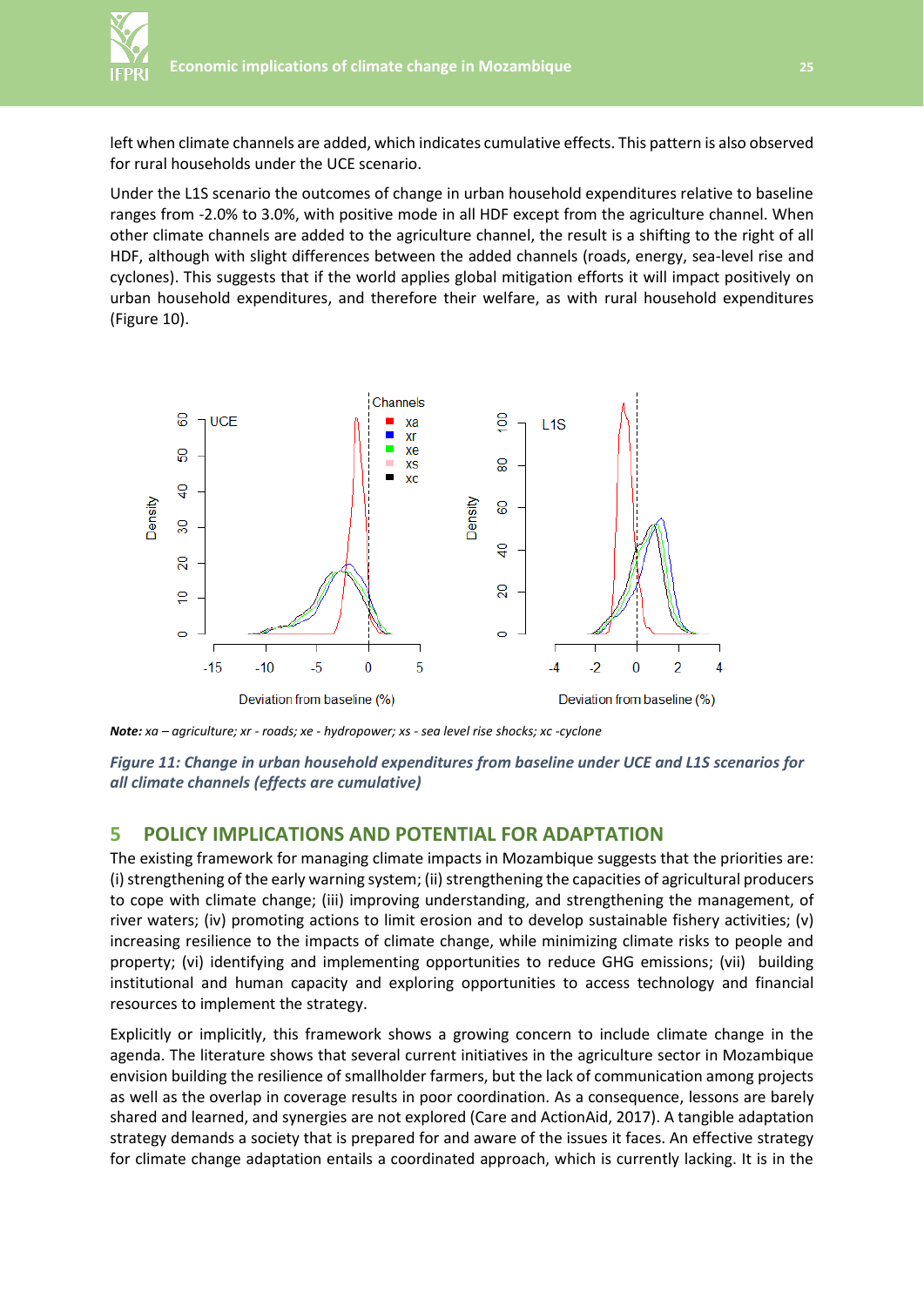public interest for governments to provide timely information on expected climate impacts and enable appropriate coordination (Kerr and McLeod 2001).

Mozambique´s Climate Smart Agriculture (CSA) was produced to support and promote climateresilient agriculture in smallholder farming, emphasizing extension services, knowledge management, coordination, and monitoring and evaluation. However, as suggested by Kerr and McLeod (2001), adapting to climate change must include providing a structure where there is room for agriculture to adapt land use and farming systems, while working with the practical consequences of a changing climate. A response action should consider strategic support to farmers to ensure food security, reducing the effects of climate change on poverty and hunger (FAO, 2018).

Several studies propose potential adaptation strategies that can lessen the potential risk of climate change. These include: (i) spreading information on conservation management practices; (ii) promoting agricultural drought management, encouraging management practices that identify drought as part of an extremely variable climate, instead of considering drought as a natural disaster; (iii) avoiding tying subsidies or taxes to type of crop and acreage; (iv) including water-wise irrigation systems; (v) reducing no-till agricultural practices; (vi) making initiatives to help small-scale farmers and other vulnerable groups to protect and promote agricultural production; (vii) empowering women and other marginalized social groups to overtake the additional barriers they face to adaptation; (viii) inclusive, transparent and accountable adaptation planning with the effective participation of especially vulnerable populations across the country; (ix) implementing seasonal climate forecasting (ISS, 2010; Kerr and McLeod 2001 and Smith and Lenhart, 1996). If extensively implemented, adaptation strategies in agriculture can potentially offset negative climate change impacts, and even improve the benefits of positive impacts (ISS, 2010).

### **6 CONCLUSIONS**

This paper has analysed the economic implication of climate change in Mozambique, focusing primarily on the agriculture sector and household welfare. The analysis, based on both hybrid frequencies distribution and cumulative distribution functions, provides a comprehensive approach for decisionmakers. The distribution of the selected variables used in the study tends to shift to the right side under the level one stabilization (L1S) scenario relative to the unconstrained emission (UCE) scenario. The results show that climate change impacts vary across Mozambique's regions, especially with regard to agriculture, depending on the type of global policies responding to climate change. In general, when the world does nothing toward reducing  $CO<sub>2</sub>$  emissions, the impacts of climate change are more severe than when global mitigation efforts are made.

Although both increase and decrease is expected in the Mozambican economy by 2050 in terms of net present value of GDP, losses in this macroeconomic indicator of up to USD 15 billion are more likely under the UCE scenario, while gains of up to USD 6 billion are more likely under the L1S scenario.

The study provides evidence for decision-makers to use in identifying and implementing opportunities to reduce greenhouse gas emissions.

#### **REFERENCES**

Arndt C, Thurlow J. 2014. Climate uncertainty and economic development: Evaluating the case of Mozambique to 2050. *Climate Change*, 130, 63 – 75.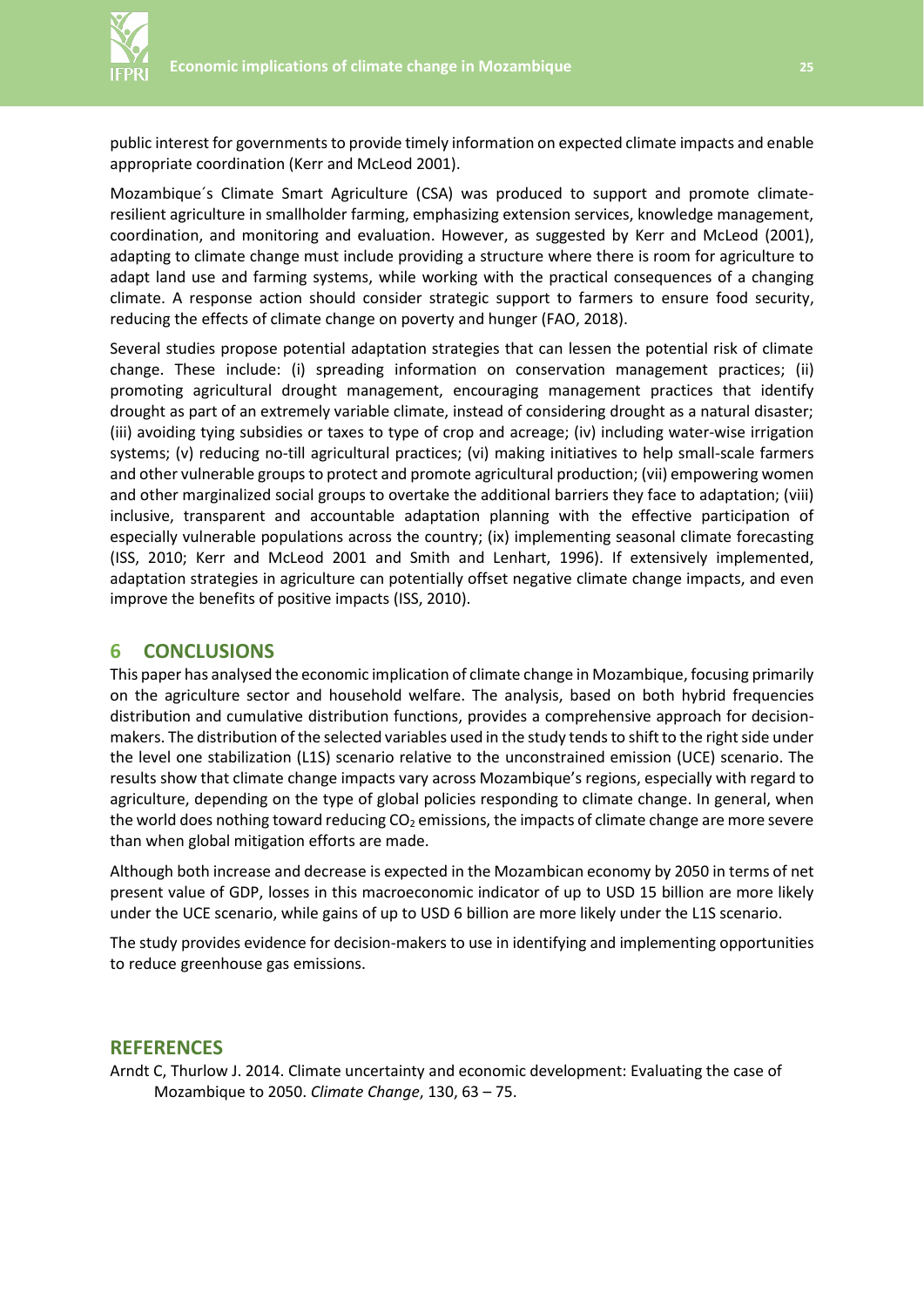

- Arndt C, Chinowsky P, Fant C, Paltsev S, Schlosser C A, Strzepek K, Tarp F and Thurlow J. 2019. Climate change and developing country growth: The cases of Malawi, Mozambique, and Zambia. *Climate Change*, 154, 335 – 349.
- CARE. 2016. Tracing agricultural policies to practices in Mozambique. CARE Internacional in Mozambique, Maputo. Available at https://www.care.org.mz/contentimages/3%20TECHNICAL%20BRIEF%20Tracing%20Sustainabl e%20Agriculture%20in%20Mozambique.pdf.
- CARE and ACTIONAID. 2017. Policy analysis. Food security, nutrition, climate change resilience, gender and the small-scale farmers. Mozambique. CARE Internacional in Mozambique, Maputo. Available at https://www.fanrpan.org/sites/default/files/publications/Mozambique%20FNS%20Policy%20 Analysis%20Report.pdf.
- Cammaer R. 2016. Tracing sustainable agriculture in Mozambique: From policy to practice- Working Paper. CARE and IIED. Available at http://pubs.iied.org/pdfs/14658IIED.pdf.
- Central Institute for economic Management (CIEM). 2012. Implications of climate change for economic growth and development in Vietnam to 2050. DOE; United Nations University; UNU-Wider Available at

https://www.wider.unu.edu/sites/default/files/Report-Implications%20of%20Climate%20Change%20for%20Economic%20Growth%20and%20Develo pment%20in%20Vietnam%20to%202050-Eng.pdf.

- Costa C, Delgado C. 2019. The cassava value chain in Mozambique. The World Bank, Jobs Working Paper: 3
- Cuvilas C, Jirjis R, Lucas C. 2010. Energy situation in Mozambique: A review. *Renewable and Sustainable Energy Review*s, 14, 2139 - 2146.
- Dias, P. 2013. Analysis of incentives and disincentives for maize in Mozambique. Technical Note Series, MAFAP, FAO, Rome.
- Donovan C, Haggblade S, Salegua V, Cuambe C, Mudema J, Tomo A, 2011. Cassava comercialization in Mozambique. MSU International Development – Working Paper.
- Instituto Nacional de Estatísticas. 2015. Relatório Final do Inquérito ao Orçamento Familiar IOF 2014/15.
- Fant C, Gueneau A, Strzepek K, Awadalla S, Farmer W, Blanc E, Schlosser CA. 2012. CliCrop: A crop waterstress and irrigation demand model for an integrated global assessment modeling approach. Available at

https://globalchange.mit.edu/sites/default/files/MITJPSPGC\_Rpt214.pdf.

- Food and Agriculture Organization. Mozambique at a glance. Available at http://www.fao.org/mozambique/fao-in-mozambique/mozambique-at-a-glance/en/.
- Gebretsadik, Y; Strzepek, K and Schlosser, C. 2014. A hybrid approach to incorporating climate change and variability into climate scenario for impact assessments. Available at https://www.wider.unu.edu/sites/default/files/wp2014-112.pdf.

Global Facility for Disaster Reduction and Recovery (GFDRR). 2019. Natural Hazard Risk. Available at https://www.gfdrr.org/en/mozambique.

MICOA, 2012. Estratégia Nacional de Adaptação e Mitigação de Mudanças Climáticas.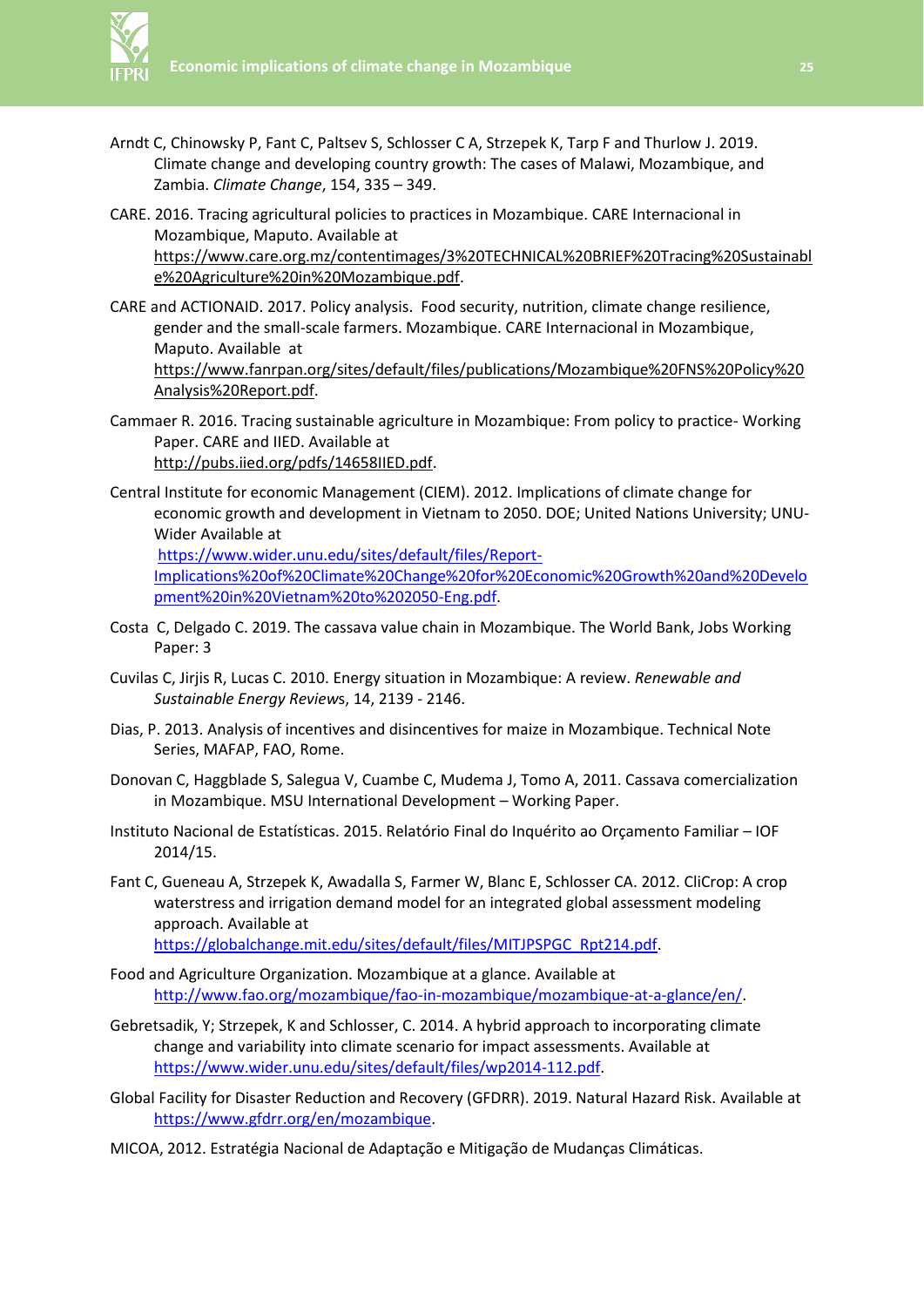

Ministério Para A Coordenação Da Acção Ambiental. Maputo.

- Ministério da Agricultura (MINAG). 2011. Plano Estratégico de Desenvolvimento do Sector Agrário (PEDSA). Ministério da Agricultura, Maputo.
- Ministério da Agricultura e Segurança Alimentar (MASA). 2013. Plano Nacional De Investimento Do Sector Agrário. PNISA 2013 -2017. Ministério da Agricultura. Maputo.
- Ministério da Agricultura e Segurança Alimentar (MASA). 2014. Plano de Acção para Adaptação da Agricultura às Mudanças Climáticas, 2015-2020. Maputo.
- Ministério da Agricultura e Segurança Alimentar (MASA). 2016. Anuário de Estatísticas Agrárias 2015. Direcção de Planificação e Cooperação Internacional.
- Ministério da Agricultura e Segurança Alimentar (MASA). 2018. Relatório Bienal sobre o Cumprimento das Metas da Declaração de Malabo 2017/2018.
- Monjane R, King P, Rasmussen J. 2018. Mozambique: Peasant farmers adaptation to climate change. Available at https://viacampesina.org/fr/wp-

content/uploads/sites/4/2018/06/report\_mozambique\_english\_print.pdf.

- Munzhedzi S, Khavagali V, Midgley G, deAbreu P, Scorgie S, Braun M, Abdul Z, Cullis J, Arndt C, DeJager G, Strzepek K. 2016. The economics of adaptation to future climates in South Africa. An integrated bio physical and economic analysis. Department of Environment Affairs (DEA). Pretoria.
- Neumann J, Emanual K, Ravela S, Luwig L, Verly C. 2013. Assessing the risk of cyclone-induced storm surge and sea level rise in Mozambique. Available at https://www.wider.unu.edu/sites/default/files/WP2013-036.pdf.
- Nhiliziyo C. 2015. A review of agricultural policy practice in Mozambique. Available at https://pt.slideshare.net/ClemenceNhliziyo/a-review-of-agricultural-policy-practice-inmozambique.

Plano Director para Redução do Risco de Desastres (PDRRD) 2017-2030.

- Salvador, E. M., Steenkamp, V. and McCrindle, C. M. 2014. Production, consumption and nutritional value of cassava (Manihot esculenta, Crantz) in Mozambique. *Journal of Agriculture Biotechnology and Sustainable Development*, 6: 29-38. https://www.researchgate.net/publication/287343446\_Production\_consumption\_and\_nutriti onal\_value\_of\_cassava\_Manihot\_esculenta\_Crantz\_in\_Mozambique\_An\_overview [accessed May 12 2020].
- Southern Africa Research and Documentation Centre (SARDC). 2000. Mozambique-natural disastersfloods. Available at

https://reliefweb.int/report/mozambique/mozambique-natural-disasters-floods

World Bank. 2019. Disaster risk profile: Mozambique. Available at

https://www.statista.com/statistics/507266/mozambique-gdp-distribution-across-economicsectors/ accessed 13/04/2020.

https://data.worldbank.org/indicator/NV.AGR.TOTL.KD.ZG?locations=MZ accessed 13/04/2020 10:00